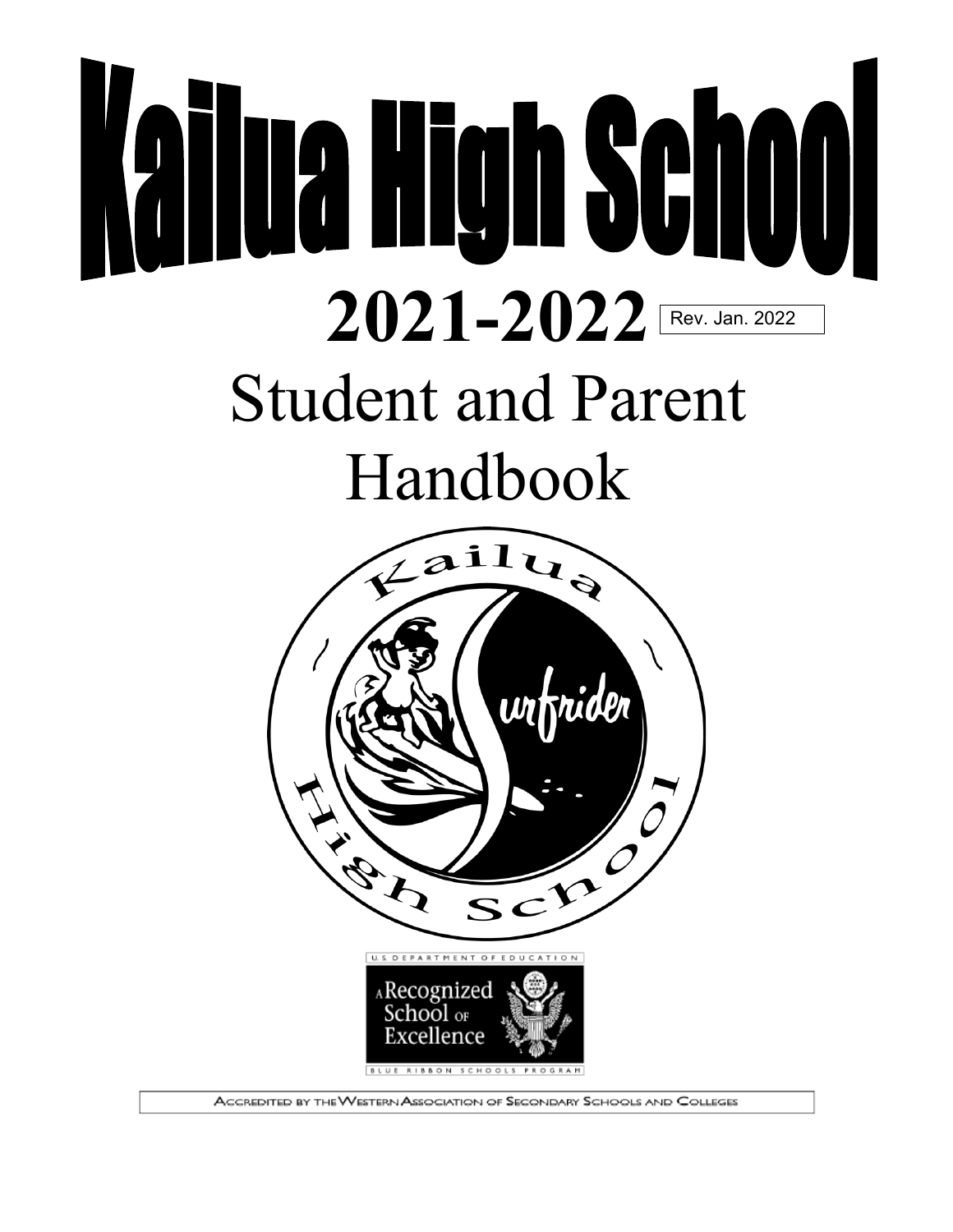#### Notice of Language Assistance

If you have difficulty understanding English, you have the right to receive language assistance at no cost to you. Please contact your school's principal for more information.

(Traditional Chinese / 繁體中文) 如果您理解英語有困難,您有權得到免費的語言幫助。請聯繫您的學 校校長以獲得更多信息。

(Simplified Chinese / 简体中文) 如果您理解英语有困难,您有权得到免费的语言帮助。请联系您的 学校校长以获得更多信息。

(Japanese / 日本語) 英語の理解に困難を覚える方は、無料で言語支援を受ける権利があります。 詳細につきましては学校長にお問合わせください。

(Hawaiian / ʻŌlelo Hawaiʻi) Ina pilikia oe i ka hoomaopopo i ka olelo Pelekania, he kuleana no kou e lawelaweia oe i ke kokua olelo me ka uku ole. E hui kuka me ke poo kumu o kou kula no kekahi ike hou aku.

(Korean / 한국어) 영어를 이해하는데 어려움이 있는 경우, 무료로 통역 지원을 받을 권리가 있습니다. 더 자세한 정보는 학교장에게 연락하십시오.

(Chuukese / Kapasen Chuuk) Ika epwe weires ngonuk omw weweiti fóós un Merika, mi wor omw pwúúng omw kopwe angei aninnisin aweween fóós esapw kame. Kose mochen kékkééri ewe meinapen ewe sukkun (Principal) ren tichikin pworausan.

(Ilokano / Ilokano) Nu narigat mo a maawatan ti Ingles, karbengam nga umawat ti tulong ti lenggwahe ket awan bayad na dayta a serbisyo. Para ti kanayonan nga impormasyon, mabalin a kontakem ti prinsipal ti eskwelaan yo maipanggep iti dayta a serbisyo.

(Samoan / Gagana Samoa) Afai e faigatā ona ē malamalama i le Igilisi, e i ai lau aiā e maua ai le fesoasoani tau gagana e aunoa ma se tupe e te totogi ina. Fa'amolemole fa'afeso'ota'i le pule o lau aoga mo nisi fa'amatalaga.

(Tongan / Lea faka-Tonga) Kapau 'oku faingata'a ke mahino kiate koe 'a e lea faka-Papalangi, 'oku 'i ai ho'o totonu ke ke ma'u ha tokoni fakatonulea 'ikai totongi. Kataki 'o fetu'utaki ki he puleako ki ha toe fakaikiiki ange.

(Tagalog / Tagalog) Kung nahihirapan kang intindihin ang Ingles, karapatan mong makatanggap ng tulong para sa lenggwahe at libre ang serbisyong ito. Para sa karagdagang impormasyon, maari mong kontakin ang prinsipal ng iyong paaralan tungkol sa serbisyong ito.

(Cebuano / Sugboanon) Kon kamo adunay kalisud sa pagsabut sa Iningles, naa moy katungod sa pagdawat sa tabang sa pinulongan nga walay gasto kaninyo. Palihog kontaka ang prinsipal sa inyong eskwelahan alang sa dugang nga impormasyon.

(Vietnamese / Tiếng Việt) Nếu quý vị thấy khó khăn trong việc hiểu tiếng Anh, quý vị có quyền nhận được sự hỗ trợ ngôn ngữ miễn phí. Vui lòng liên hệ hiệu trưởng của trường quý vị để biết thêm thông tin.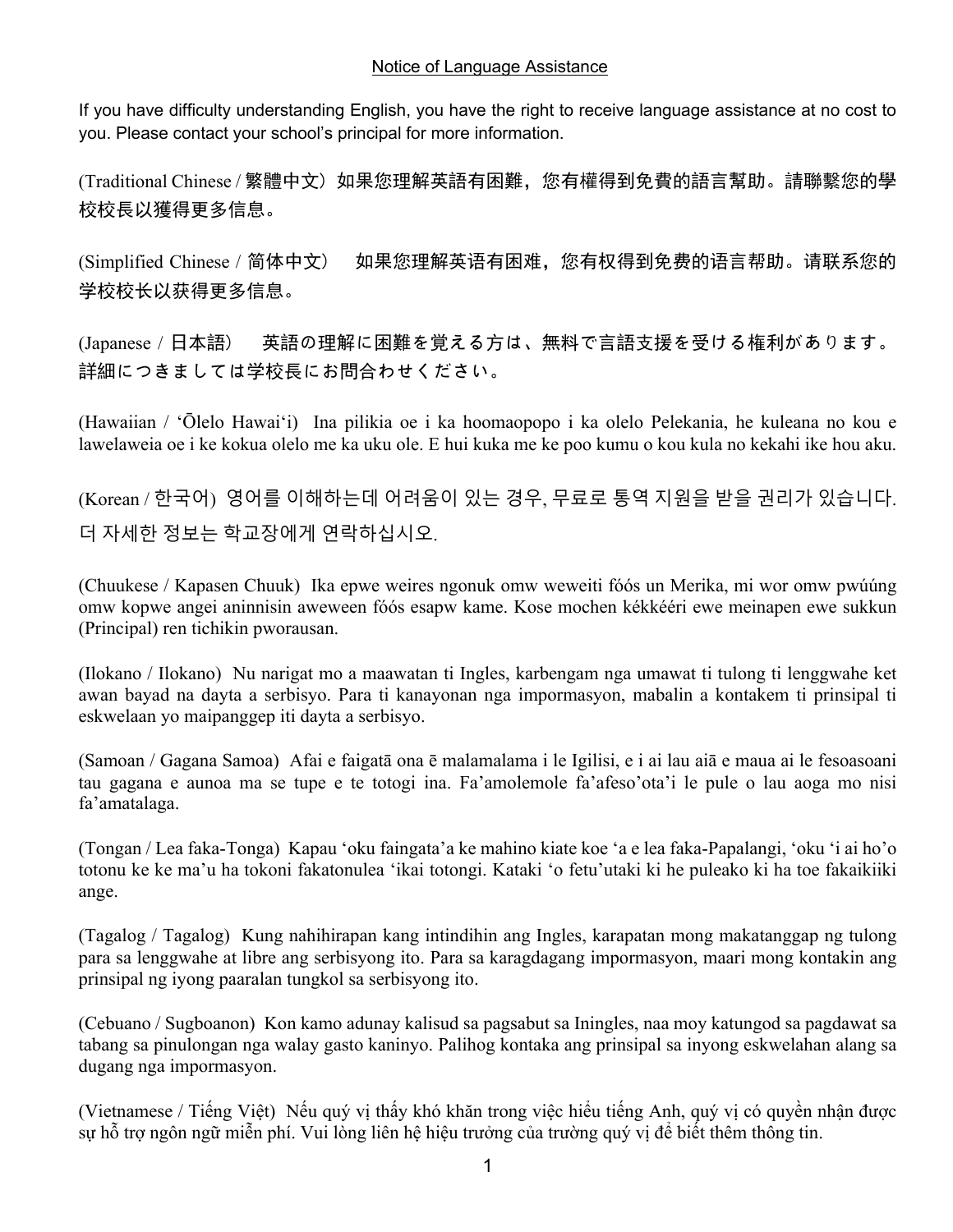(Spanish / Español) Si tiene dificultad para entender Inglés, tiene derecho a recibir asistencia lingüística sin costo alguno para usted. Comuníquese con el director de su escuela para obtener más información.

(Marshallese / Kajin Majôl) Elaññe ejabwe am melele kajin Pālle, ewōr am jimwe ñan jibañ ko ikijien ukok ilo ejelok wōnen. Jouj im kōjjelāik lok principle eo an jikuul eo am ñan melele ko rellap lok.

#### **Continuous Notice of Non-Discrimination**

The Hawaii State Department of Education (HIDOE) and its schools do not discriminate on the basis of race, color, national origin, ancestry, sex, gender identity, gender expression, sexual orientation, age, disability, and religion in its programs and activities. Please direct inquiries regarding HIDOE nondiscrimination policies as follows:

Aaron Oandasan, Title VI P.O. Box 2360 Toby Yamashiro, Title VII Honolulu, Hawaii 96804 Nicole Isa-Iijima, Title IX (808) 586-3322 or relay Krysti Sukita, ADA/504 CRCB@k12.hi.us

Beth Schimmelfennig, Director Civil Rights Compliance Branch Rhonda Wong, Compliance Hawaii State Department of Education

CRCB (April 2020)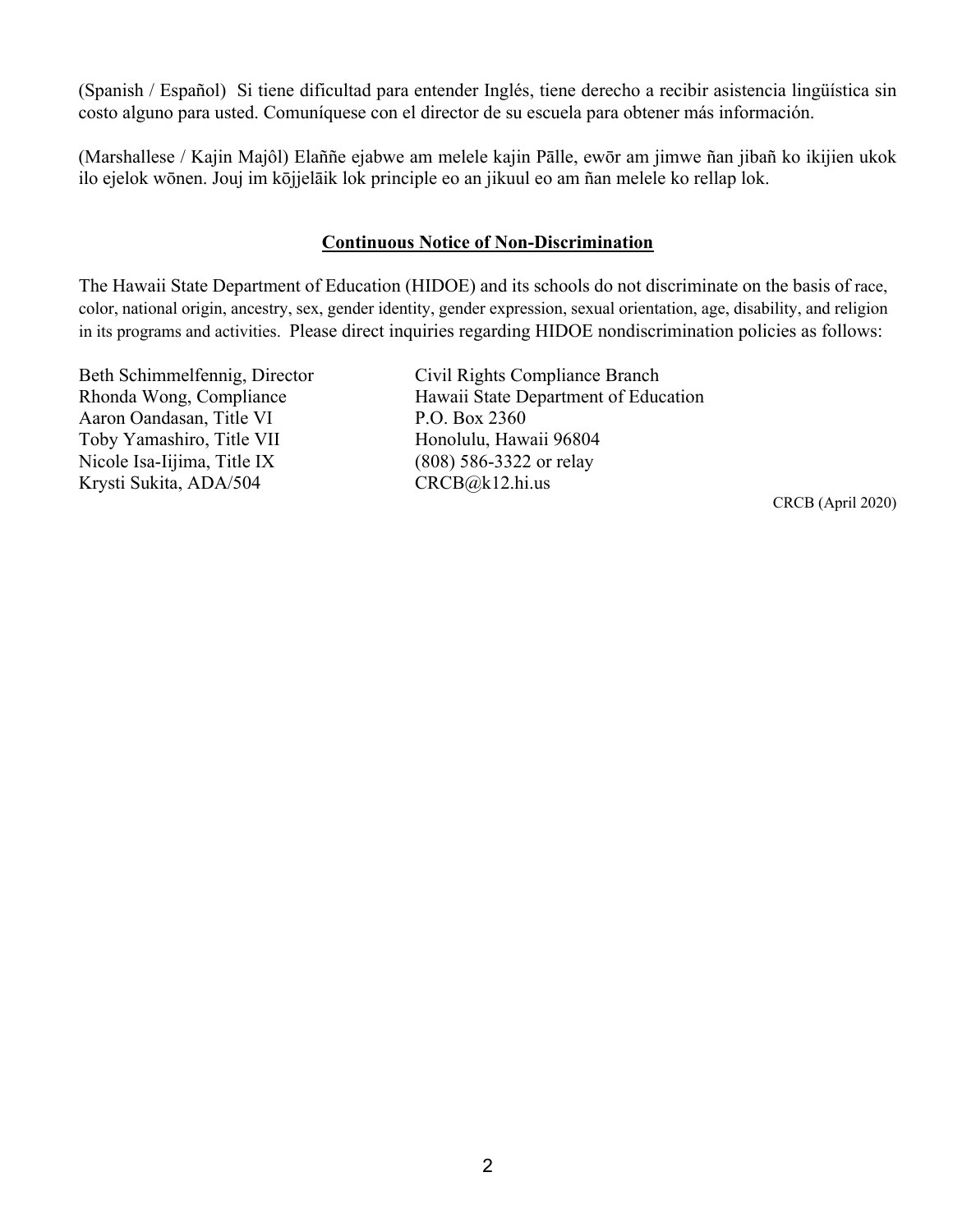# **Table of Contents**

| Introduction                                                                  |  |
|-------------------------------------------------------------------------------|--|
|                                                                               |  |
|                                                                               |  |
|                                                                               |  |
|                                                                               |  |
|                                                                               |  |
|                                                                               |  |
| Academic Requirements for Participation in Extra-Curricular Activities 6-7    |  |
|                                                                               |  |
|                                                                               |  |
|                                                                               |  |
|                                                                               |  |
|                                                                               |  |
|                                                                               |  |
|                                                                               |  |
|                                                                               |  |
|                                                                               |  |
|                                                                               |  |
|                                                                               |  |
|                                                                               |  |
|                                                                               |  |
|                                                                               |  |
| Nondiscrimination Rights of Students and Civil Rights Complaints Procedure 16 |  |
|                                                                               |  |
|                                                                               |  |
|                                                                               |  |
|                                                                               |  |
|                                                                               |  |
|                                                                               |  |
|                                                                               |  |
|                                                                               |  |
|                                                                               |  |
|                                                                               |  |
|                                                                               |  |
|                                                                               |  |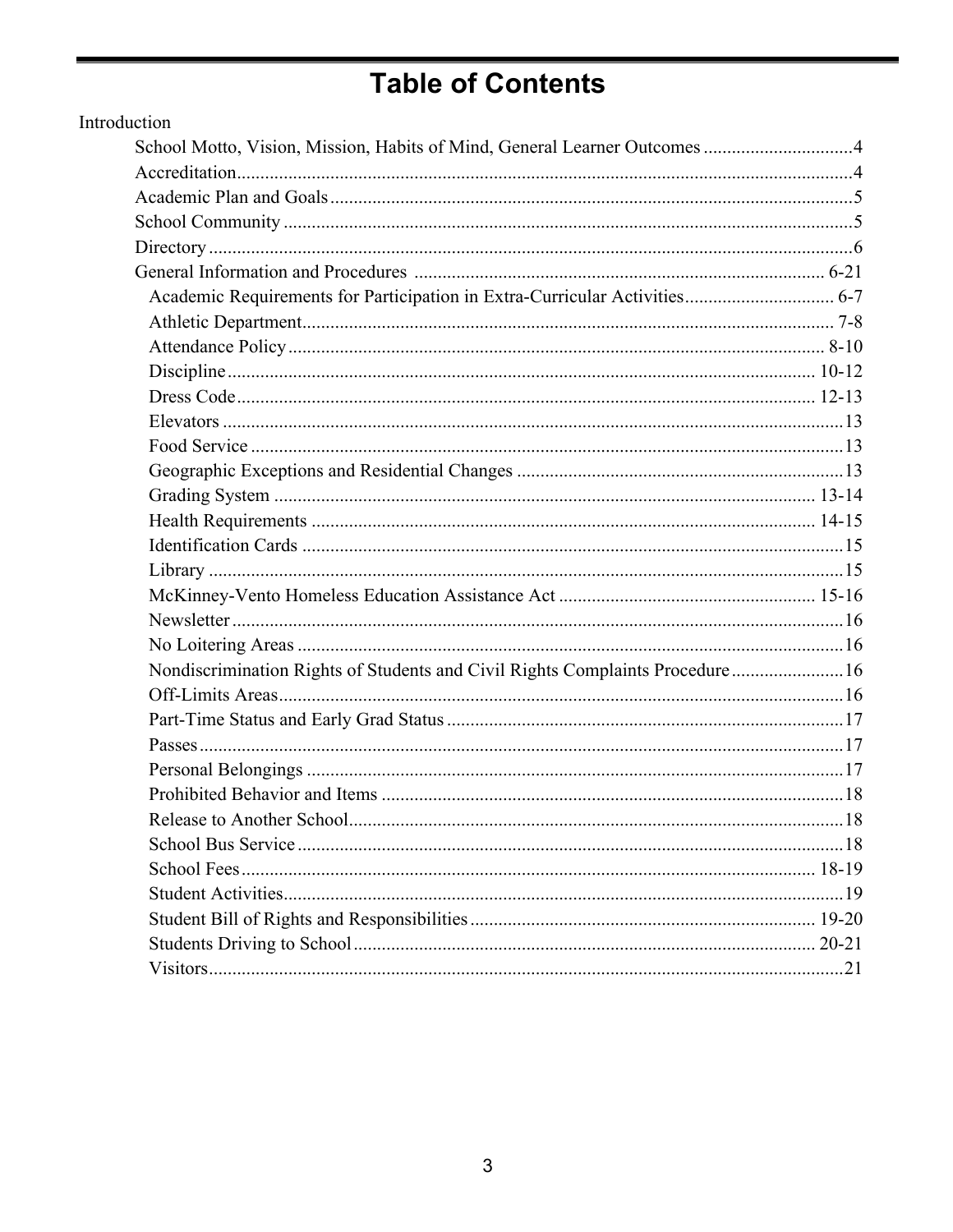## **School Motto**

Ho'omakamaka a ho'okumu – Creating Friendships and Futures

## **Vision**

Kailua High School creates an accepting and supportive community to nurture growth in every student, empowering them to make positive changes and adapt to the ever-changing world around them.

## **Mission**

Encourage! Equip! Empower!

## **Habits of Mind**

Kailua High School has been integrating into the school and curriculum the 16 Habits of Mind listed below:

- 
- 
- 3. Listening with Understanding & Empathy 11. Creating, Imagining, Innovating
- 
- 5. Think about Thinking (Meta Cognition) 13. Taking Responsible Risk
- 6. Striving for Accuracy 14. Finding Humor
- 7. Questioning & Problem Posing 15. Thinking Interdependently
- 8. Applying Past Knowledge to New Situations 16. Remaining Open to Continuous Learning
- 1. Persisting 1. Persisting 1. Persisting  $\&$  Communicating w/ Clarity  $\&$  Precision
- 2. Managing Impulsivity 10. Gathering Data Through All Senses
	-
- 4. Thinking Flexibly 12. Responding with Wonderment & Awe
	-
	-
	-
	-

## **General Learner Outcomes**

These are the over-arching goals of standards-based learning for all students in all grade levels. Our teachers rely upon rubrics built upon these to inform their assessment of students — going beyond academic achievement to ensure students become engaged, lifelong learners. They are:

- Self-directed Learner (The ability to be responsible for one's own learning)
- Community Contributor (The understanding that it is essential for human beings to work together)
- Complex Thinker (The ability to demonstrate critical thinking and problem solving)
- Quality Producer (The ability to recognize and produce quality performance and quality products)
- Effective Communicator (The ability to communicate effectively)
- Effective and Ethical User of Technology (The ability to use a variety of technologies effectively and ethically)

## **Accreditation**

The accreditation process validates the integrity of Kailua High School's programs. After participating in a process of self-study and a visitation from an accreditation team in SY2016-17, the Western Association of Schools and Colleges (WASC) granted the school a Six-Year accreditation with a Mid-Cycle One-Day visit. Our cycle of improvement will continue with the SY2022-23 WASC Self-Study and visitation.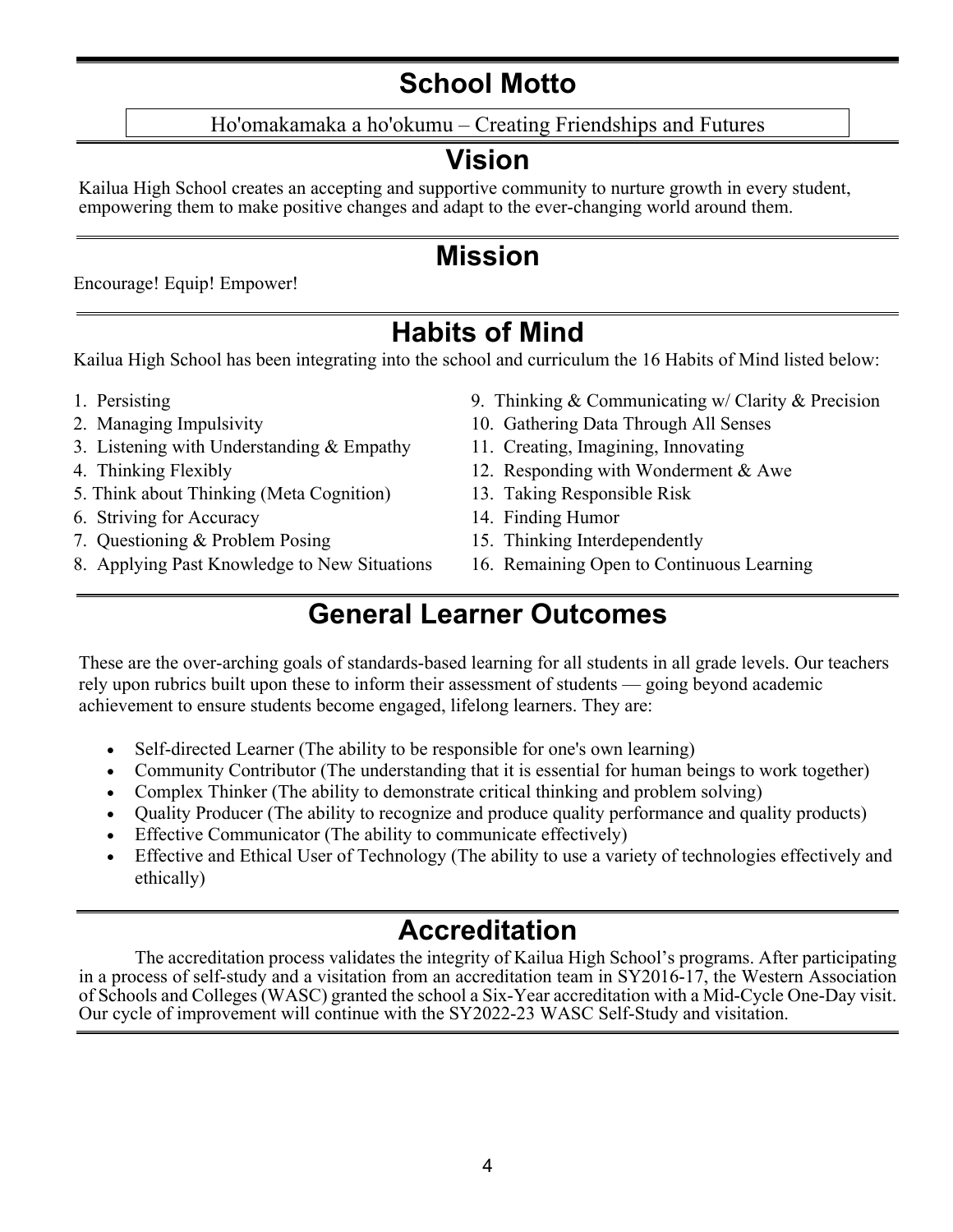### **Academic Plan and Goals**

Our school improvement process is driven by standards–based learning. Kailua High School's programs and services are based on three goals: 1) **Student Success:** All DOE students demonstrate they are on a path toward success in college, career, and citizenship; a) Students are engaged, and ready to learn; b) All students are gaining the academic skills they need to succeed on the K-12 pathway and throughout their lives; c) Students are connected to their school and community to develop love of learning and contribute to a vibrant civic life; 2) **Staff Success**: The DOE has a high performing culture where employees have the training, support, and professional development to contribute effectively to student success; a) The DOE effectively recruits, retains, and recognizes high-performing employees; b) Training and professional development for all DOE employees supports student learning and school improvement; c) Leadership across the department has the capacity to implement systemic change, including adapting and innovating; modeling optimism and fairness; overseeing school transformation, and student success. 3) **Successful Systems of Support**: The system and culture of the DOE work to effectively organize financial, human, and community resources in support of student success; a) Robust internal and external communication effectively marshals school, state, and community resources behind DOE goals; b) DOE facilities and technology systems meet  $21<sup>st</sup>$  century education needs and standards; c) DOE financial systems, business processes, and organizational resources support student and school success.

We align our courses with the Common Core State Standards and HCPS III in ten areas: Career and Life Skills, Educational Technology, Fine Arts, Health, Language Arts, Mathematics, Physical Education, Science, History/Social Studies, and World Languages. Standards tell us what students should know and be able to do and how well they should do it. Although we keep samples of student progress toward high academic standards for our accreditation documentation, we report individual student progress in courses with traditional report cards using an A through F grading scale.

## **School Community\***

\*Information will be updated once the 2020 Census data is released by the Federal Government

Kailua High School is located in the residential subdivision of Pohakupu on Oahu's Windward side of the Ko'olau Mountain Range. We serve students from a portion of Kailua town, as well as a majority of the Waimanalo community. These communities consist of suburban and rural areas, including a very broad socioeconomic range. Kailua High School's boundaries also include the Hawaiian Homestead lands located across from Waimanalo Beach, as well as Weinberg Village, a transitional housing shelter for homeless families.

The Kailua Complex is comprised of five "feeder" elementary schools (Blanche Pope Elementary, Maunawili Elementary, Ka'elepulu Elementary, Keolu Elementary, and Enchanted Lake Elementary), one K-8 school (Waimanalo Elementary and Intermediate) and an alternative intermediate/high school (Olomana School). Additionally, approximately one-third of the student body from Kailua Intermediate School also "feeds" into Kailua High School.

The Kailua High School community is comprised of approximately 29,000 people, with an average household income of \$92,347 in the Kailua community, and \$68,507 in our Waimanalo community. In comparison, the average household income statewide was \$66,420 as of the 2010 census. Kailua High School has qualified for the Title I program since SY 2003-04. This is due to the percentage of Kailua High School students who qualify for free and reduced lunch. During the last ten years, the percentage of students receiving free and reduced lunch has risen from 42.7% to 50.98%. A comparison of our communities shows that 18.2% of our Waimanalo community and 6.5% of our Kailua community live below the poverty line, while statewide 11.2% of households are living below the poverty level.

According to the 2010 United States Census, a majority of our community is comprised of the following ethnicities: Native Hawaiian, Pacific Islanders, Asian, and two or more ethnicities. Approximately 93% of our school community has a high school diploma. Ten percent of our Waimanalo community and 44% of our Kailua community hold a Bachelor's degree.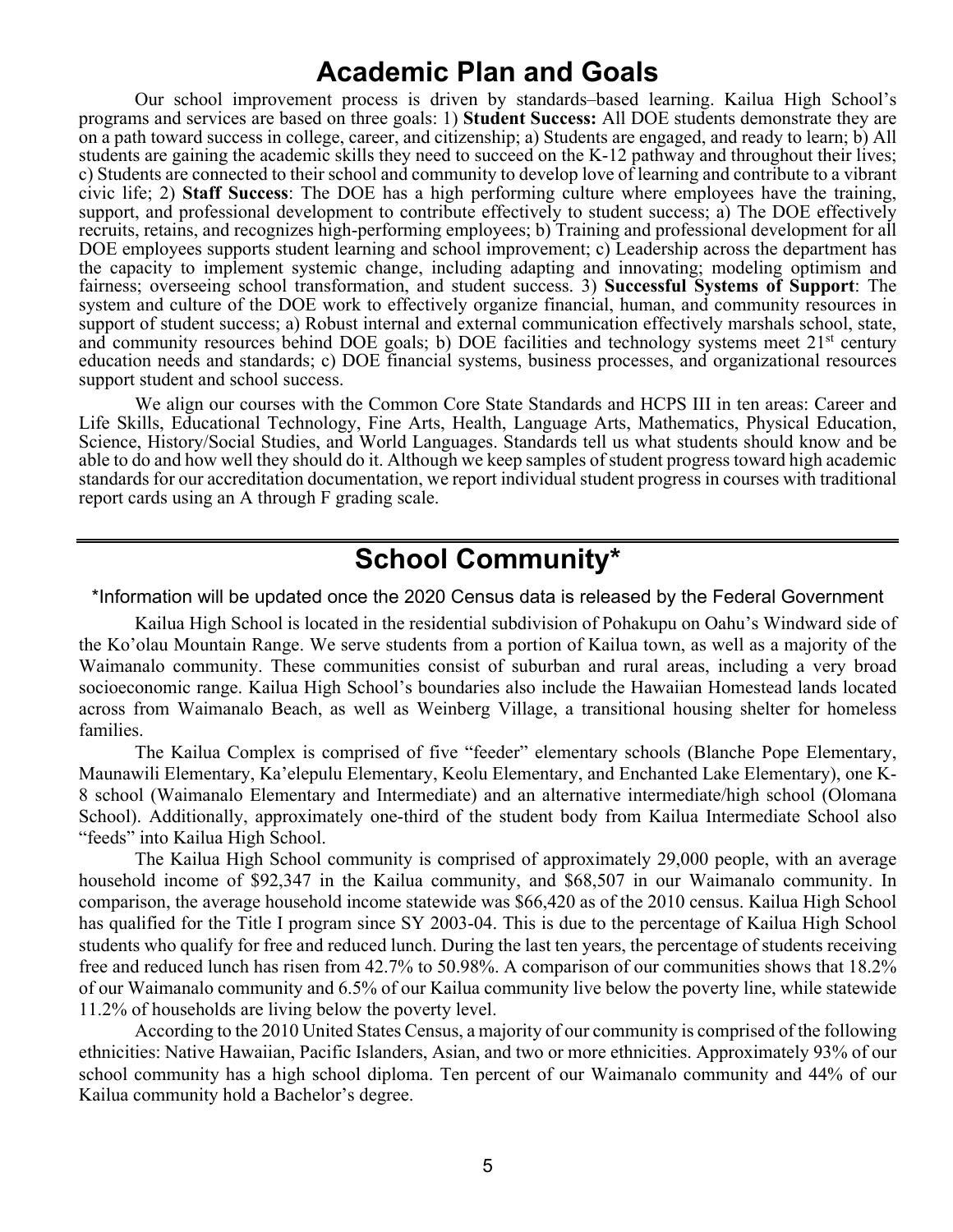## **Directory**

Some of the most frequent called numbers are listed below:

# **General Information and Procedures**

#### **ACADEMIC REQUIREMENTS FOR PARTICIPATION IN EXTRA-CURRICULAR ACTIVITIES**

#### General Statements

- The state-wide academic requirements apply to all public secondary schools (grade 9-12).
- The grade point average shall be computed on the grading scale as follows:
	- Regular Courses:  $A=4$  B=3 C=2 D=1 F=0
	- Advanced Placement Courses/Early College High School Courses: A=5 B=4 C=3 D=2 F=0
- The academic requirement for special education students shall be that they are performing satisfactorily in the individualized education program (IEP). However, special education students electing the diploma route shall be subject to the academic requirement for participation in extra-curricular activities.

#### Determination of eligibility

- 1. To determine Grade Point Average (GPA) for participation in co-curricular activities, use the following guidelines:
	- a. First Quarter Use grades (year or semester depending on whether courses are year or semester courses) from courses taken the previous year and/or summer.
	- b. Second Quarter Use first quarter grades.
	- c. Third Quarter Use first semester grades.
	- d. Fourth Quarter Use third quarter grades.
- 2. "Courses required for graduation" shall be interpreted as those courses or subjects specified as required for graduation in the Authorized Courses and Code Numbers (ACCN).
- 3. Students must have passed all courses or subjects required for graduation in the quarter immediately preceding the activity.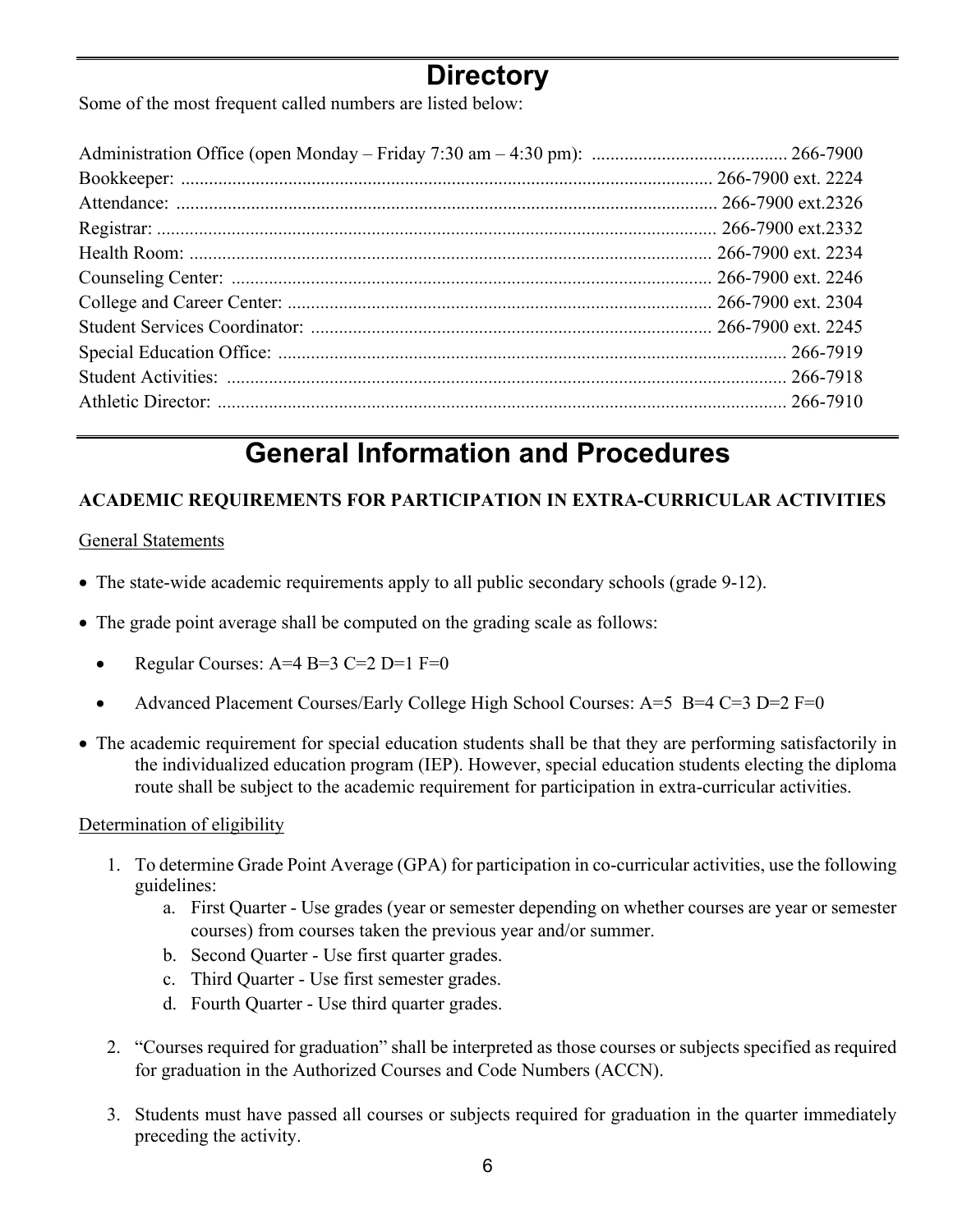4. Students must have a 2.0 grade point average (GPA) for courses taken in the quarter immediately preceding the activity.

#### Probation for extra-curricular activities

A. Probation will be granted to students who do not meet the 2.0 GPA or have an F in a core course: English, mathematics, science, and social studies.

On probation, student:

- 1. May participate in practice.
- 2. Will be grade checked every two weeks.
- 3. May participate in game if grade check has a 2.0 GPA and no Fs.

Management of ineligible students declared ineligible shall be:

- 1. Counseled by appropriate personnel as are all other students who are failing or not progressing satisfactorily.
- 2. Offered tutorial help and/or special services as needed.

| Fall Sports (Aug.-Nov.)*             | Winter Sports (Nov.-Feb.)* | Spring Sports (Feb.-May)* |
|--------------------------------------|----------------------------|---------------------------|
| Air Riflery                          | <b>JV</b> Baseball         | <b>Varsity Baseball</b>   |
| Bowling                              | Boys/Girls Basketball      | Golf                      |
| <b>Cross Country</b>                 | Paddling                   | Judo                      |
| Football                             | Boys/Girls Soccer          | Varsity Softball          |
| Sideline/Competitive<br>Cheerleading | Swimming                   | <b>Varsity Tennis</b>     |
| Girls Volleyball                     | JV Girls Tennis            | Track & Field             |
| JV Softball                          | Wrestling                  | Water Polo                |
| Soft Tennis                          |                            | Boys Volleyball           |

#### **ATHLETIC DEPARTMENT**

\*subject to change due to COVID-19

Athletic Participation Procedure

Current physical within a year, must have doctor fill out the Department of Education Physical Examination for Athletes Form. Submit it directly to the Athletic Health Care Trainer.

- 1. Student Participation and Parent/Guardian Consent, Release and Assumption of RISK Form for each sport must be signed and also submitted directly to the Athletic Health Care Trainer.
- 2. Obtain a Physical Clearance Form and Financial Clearance form to be submitted directly to the Coach.
- 3. Legal parent/guardian must attend the mandatory parent meeting (new parents only), all returning parents must submit the signed Athletic Program Verification Form and the COVID-19 Waiver Form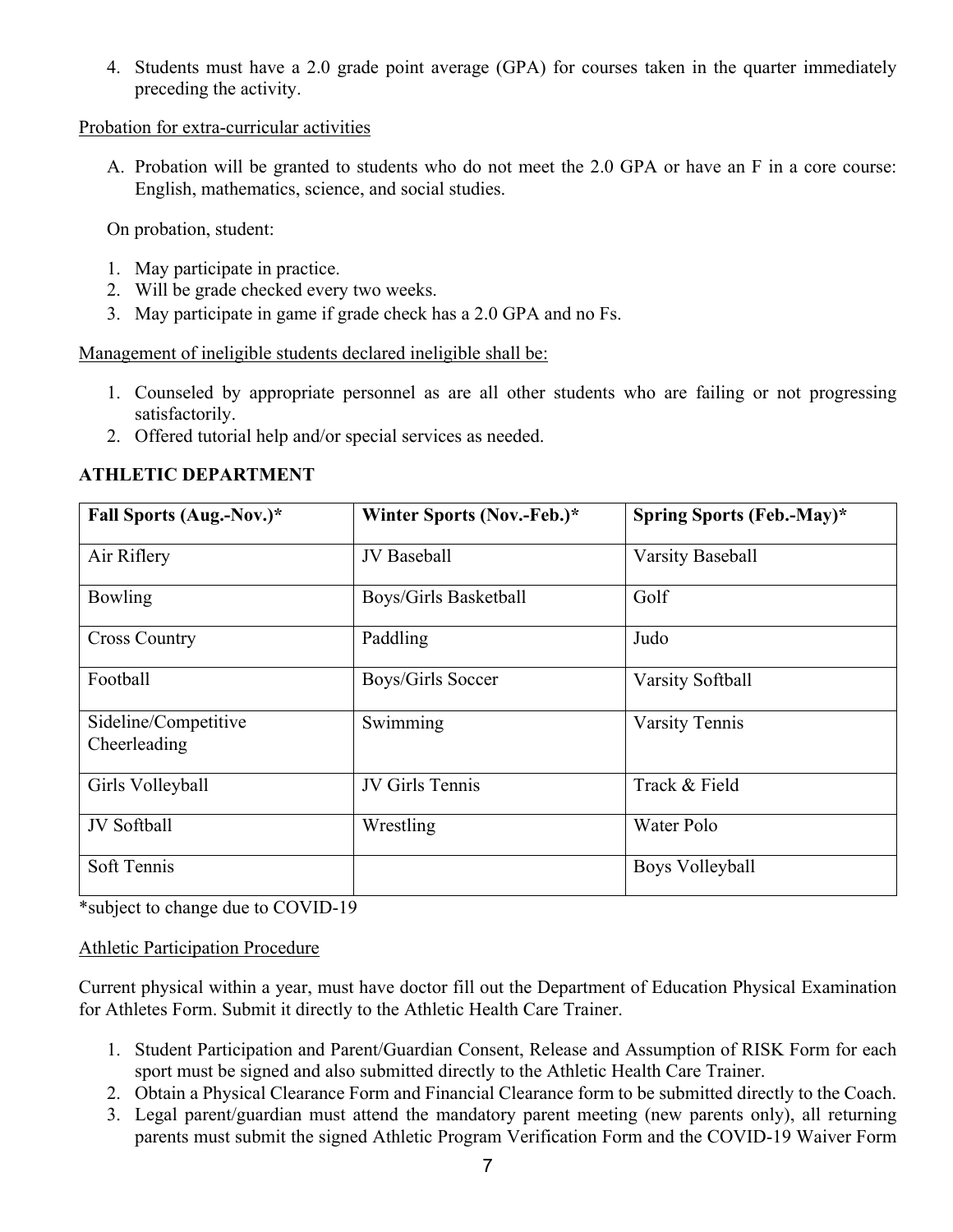(All Sports Meeting during the first week of school or a make-up meeting as determined by the Athletic Department.)

#### Multiple Sports Participation

Student athletes who are already athletically cleared and wish to try out or participate in another sport during the school year must obtain another copy of their Physical Clearance and Financial Clearance forms to submit to the coach.

*For more information regarding the athletic department please call the Athletic Director at 266-7910 or visit the Kailua High School's website at www.kailuahighschool.com.*

#### Student Activity Pass (subject to change due to COVID-19)

Students at Kailua High School can purchase an athletic pass. This pass allows entry to all regular season football, boys and girls basketball games, boys and girls volleyball games, wrestling and judo matches throughout the year. The cost of the activity pass is \$25.00 and the savings are incredible! You save over \$250.00 off sport admission fees when you purchase an activity book. Activity passes may be purchased from the account clerk in the bookkeeper's office or at schedule pick up day during the summer.

#### **ATTENDANCE POLICY**

#### Philosophical Base

Kailua High School is committed to providing all students with educational programs to help them achieve and become contributing and personally successful members of society. Teachers, administrators and other staff shall make every effort to work with our students and their parents or guardians to optimize every learning opportunity as well as educational services and activities provided.

Students need to attend school daily and be in class on time to optimize access to their educational opportunities. Our mission is to increase student attendance, decrease chronic absenteeism, and strategically address barriers that result in absences in order to improve the academic success of all Kailua High students.

#### Hawaii State Compulsory School Attendance Law

The Hawaii Revised Statutes, Section §302A-1132, states that unless excluded from school or excepted from attendance, all children who will have arrived at the age of at least six years, and who will not have arrived at the age of eighteen years, by January 1<sup>st</sup> of any school year, shall attend either a public or private school for, and during, the school year; and, any parent, guardian, or other person having the responsibility for, or care of, a child whose attendance at school is obligatory, shall send the child to either a public or private school.

The State of Hawaii, Department of Education, defines truancy as unauthorized absences from school. Currently Section §302A-1135 of the Hawaii Revised Statues states that if any child of school age persists in absenting oneself from school, the family court judge, upon a proper petition, citation, or complaint being made by the school teacher or any other officer or agent of the department, or police officer, or any other person, shall cause the child, and the father or mother, guardian, or other person having charge of the child, to be summoned to appear before the judge. Upon its being proved that the person responsible for the child had not used proper diligence to enforce the child's regular attendance at school, the responsible party shall be guilty of a petty misdemeanor.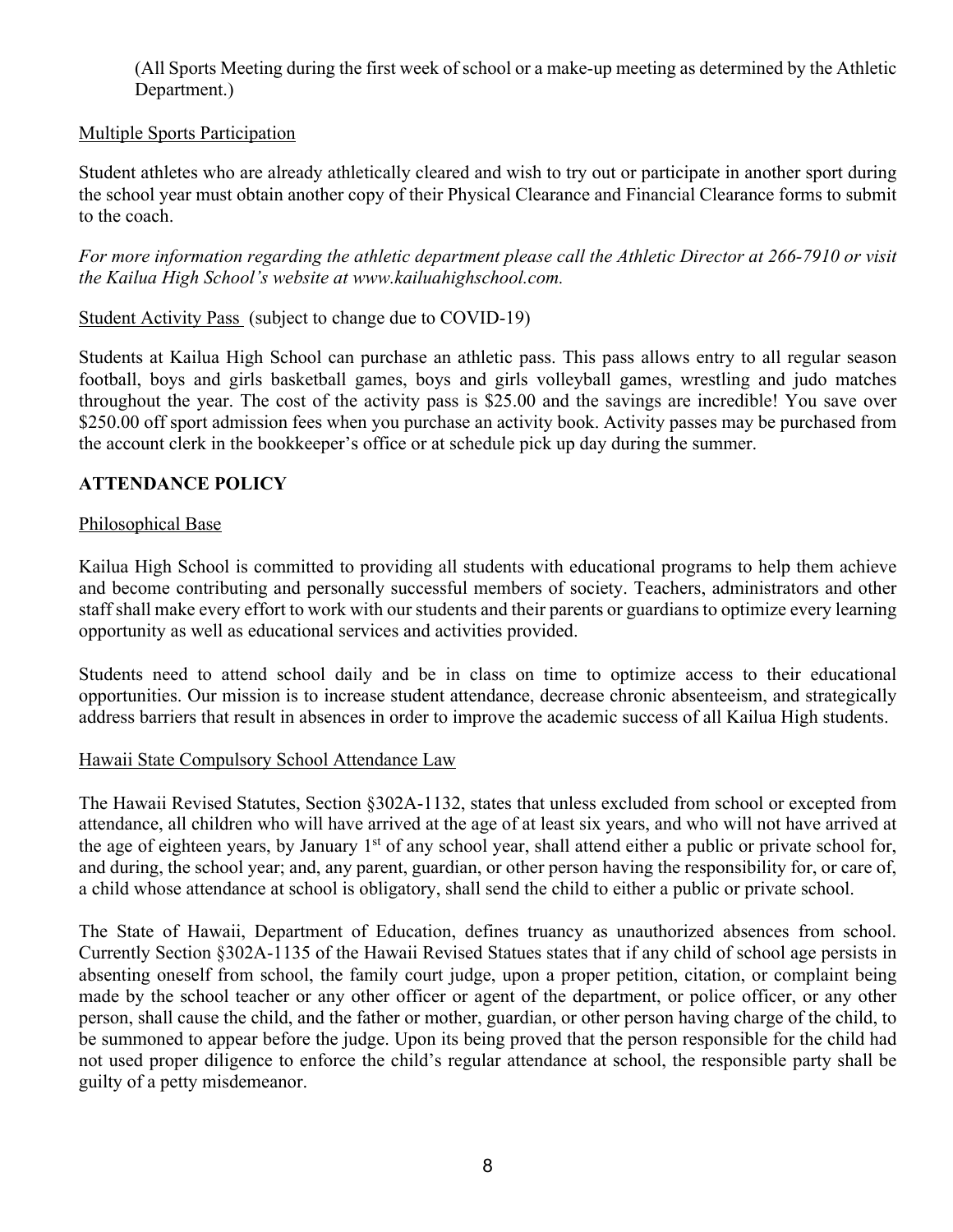#### Definitions

Present: The student is physically present in a scheduled class for [at least] half of that class period **or** is on an authorized school activity.

*Note: Authorized school activity, includes events such as approved field trips, community service/learning projects, and Home-Hospital. In addition, when students are in the administrative offices or counselor offices due to services, investigations of serious incidents or emergencies they are considered engaged in an authorized school activity.* 

Absent  $()$ : The student is not physically present in a scheduled class for more than half of the class period or is not on an authorized school activity.

Excused Absence (X): The school will only excuse absences when written documentation\* (note) is submitted to the registrar's office within three (3) days upon student's return to school, and absences are for one of the following reasons:

- Medical or dental related reasons. A verifiable note provided by a doctor, dentist, or court for five (5) days or more of consecutive absences.
- Death in the immediate family.
- Exceptions approved by the Principal or designee.

\* Student's absence note should include the following:

- 1. Date note was written
- 2. Child's legal first and last name
- 3. Date(s) of absence
- 4. Reason for absence
- 5. Phone number(s) of parent/guardian
- 6. Parent/legal guardian's signature (students who are 18 or older may not sign for their parent/legal guardian)

Suspension (s) or Crisis Removal (s): The student is absent as a result of an administrative action imposed for disciplinary or safety reasons.

Unexcused Absence (U): The following absences will not be excused:

- Babysitting siblings or other children
- Caring for the elderly or family members
- Entertaining visitors/guests
- Kept at home to clean for home inspections
- Family Vacations (on/off island), trips\*
	- o Pleasure
	- o Non-School Related Academic Competition/Visits (Scholarship/College)
	- o Non-School Related Athletic Competition (Exhibition/Tournaments)
	- o Non-School Related Youth Camps (Band/Youth groups)
- Parent request without explanation
- Personal business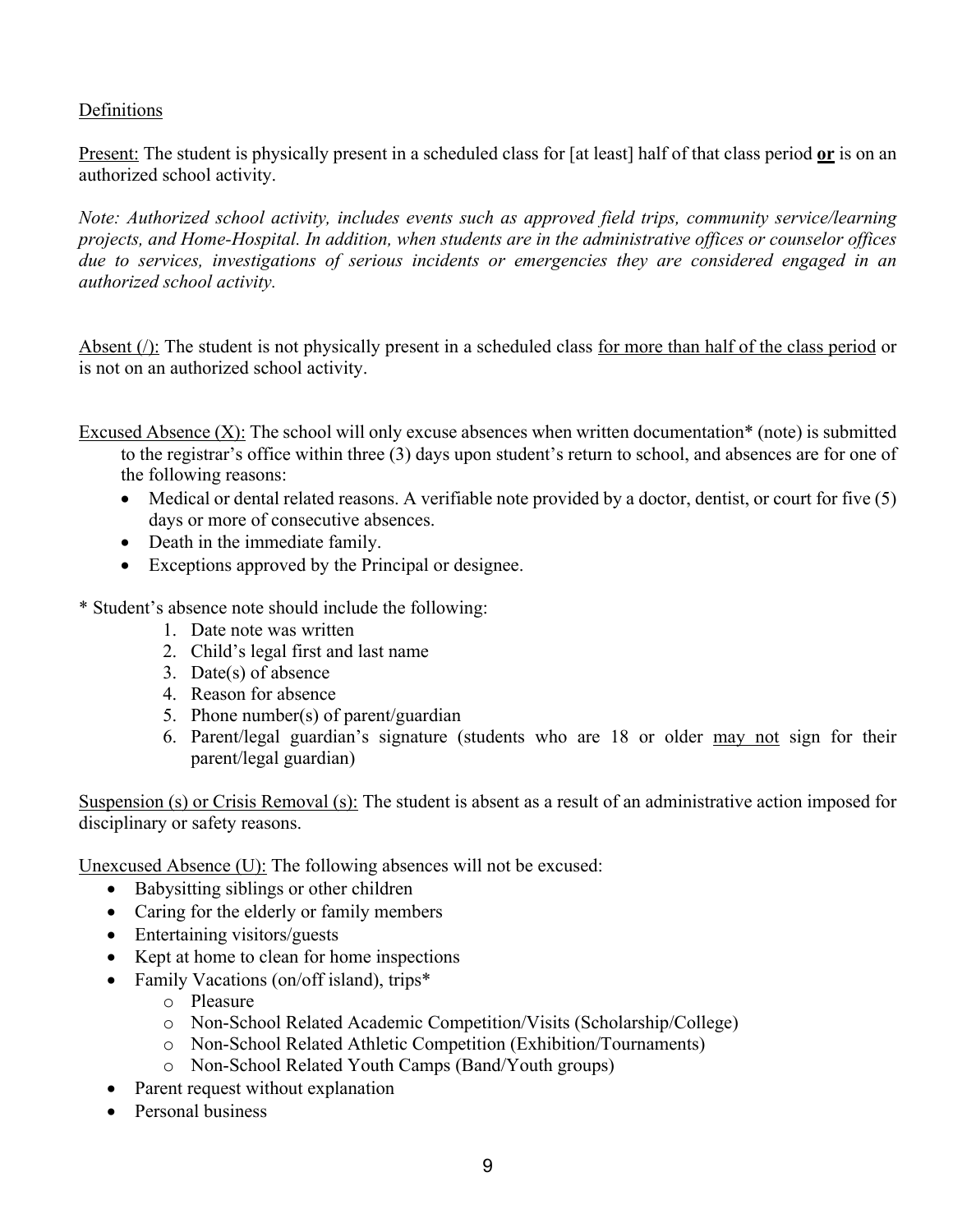\* Parents/guardians must notify the school in writing (a note). Student will attach that note to a completed Leave of Absence form at least two weeks prior to last day of attendance for family vacations/trips. The school discourages planning vacations/trips that will result in a student being absent from school as it may adversely affect their education. Administration has the discretion to determine if the absences will be excused or unexcused.

**Disclaimer: Students absent for 10 or more consecutive days must dis-enroll from school, complete and submit the Student Leave of Absence form and submit to an Administrator.** 

Tardy: A student who arrives to school/class after the official start time, but before the end of the first half of the class is considered tardy.

#### Roles and Responsibilities

Student Responsibilities:

- Attend all classes daily and be present on time.
- Submit a note to the Registrar's Office within (3) three [class periods] days after returning to class from the absence that explains the reason for an absence and is signed by a parent or guardian.
- Request and complete make-up work during study hall or according to school policy.
- Obtain teacher and parent approval for all school-sanctioned activities according to school policy.
- Provide accurate current address and phone numbers to the school. Ensure that the school registrar is informed immediately of any changes to your home address, phone numbers and emergency contact information.

**Note:** Students will not be allowed to make program changes as a result of failure in class due to nonattendance. Students are expected to attend class and complete class work. If a program change is made for other reasons, the attendance record for that period will follow the student to his/her new class.

Parent Responsibilities:

- Require your child to attend school regularly.
- Emphasize the importance of attending every class every day on time.
- Provide accurate current address and phone numbers to the school. Ensure that the school registrar is informed immediately of any changes to your home address, phone numbers and emergency contact information.
- Send your child with a note for excused absences within three (3) days of returning to school.
- Keep an accurate record of your child's absences from school.
- **Be proactive:** If problems arise with your child, seek assistance from his/her counselor.
- Call your child's counselor to schedule a conference if you have any concerns or want information on your child's progress.

#### **DISCIPLINE**

Kailua High School administers discipline in line with range of consequences for unacceptable student behavior as described in Chapter 19; Section 8-19-6 Prohibited Student Conduct; Penalties). A full description of the Chapter 19 can be found at www.hawaiipublicschools.org.

All Department of Education and School Rules are in effect from the time the student arrives on campus until the time s(he) leaves the school grounds. The rules are also in effect at all school-related activities, on and off campus during the day and/or evenings.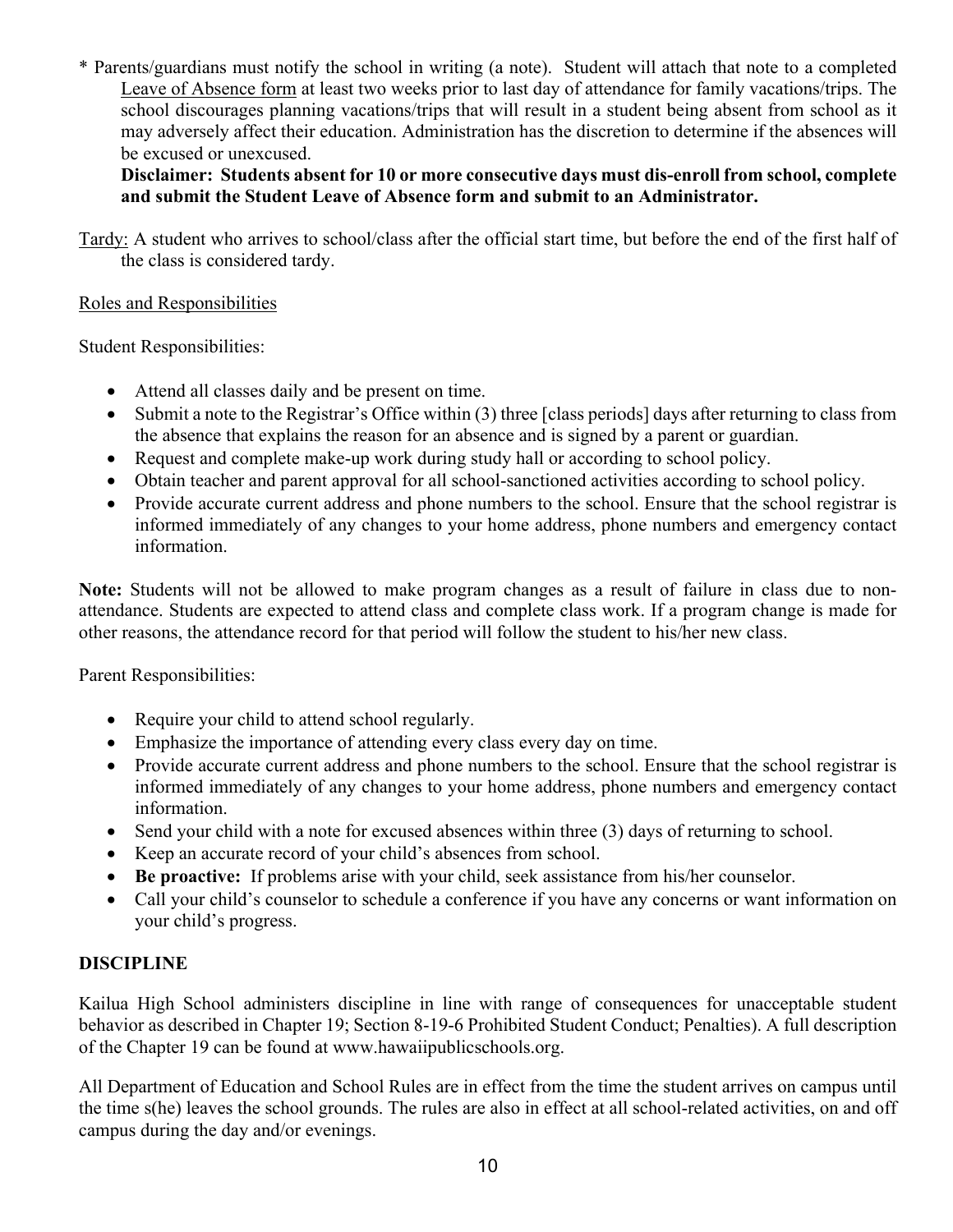For each alleged violation, due process is administered. A reasonable effort is made to inform parents of infractions and consequences, following investigation by the administrator. Parental cooperation in encouraging students to redirect their behaviors to more positive and constructive purposes comprises an important part in the school's efforts to maintain an orderly campus. Student discipline is a SHARED RESPONSIBILITY.

NOTES:

- 1. Class A and Class B offenses may result in ineligibility of the violator to participate in extra-curricular activities. The violator is suspended from participation upon allegation until investigation is completed. These offenses are identified in the plan.
- 2. Serious Discipline includes dismissal, disciplinary transfer to another school, or crisis suspension exceeding ten (10) school days. This Discipline Plan serves as a GUIDE for disciplinary consequences resulting from rule violations. Final disposition for disciplinary consequences is made on a case by case basis by the administration upon investigation and determination of frequency and/or other extenuating circumstances.

#### Chapter 19 – Subchapter 2 Student Misconduct and Discipline

§8-19-5 Disciplinary actions; authority. (a) Suspensions exceeding ten school days or suspensions that will result in the student being suspended more than a total of ten school days in any single semester, disciplinary transfers, dismissals, and extension of crisis removals shall be approved by complex area superintendent. (b) Crisis removals and suspensions of ten school days or less may be approved by the principal or designee. (c) In determining disciplinary actions, the principal or designee shall consider the intention of the offender, the nature and severity of the offense, the impact of the offense on others including whether the action §8-19- 5 was committed by an individual or a group of individuals such as a gang, the age of the offender, and if the offender was a repeat offender.

§8-19-6 Prohibited student conduct; class offenses. (a) The following prohibited conduct applies to all students in the public school system, on campus, or other department of education premises, on department of education transportation, or during a department of education sponsored activity or event on or off school property.

(1) Class A offenses:

- (A) Assault;
- (B) Burglary;
- (C) Dangerous instrument, or substance; possession or use of;
- (D) Dangerous weapons; possession, or use of;
- (E) Drug paraphernalia; possession, use, or sale of;
- (F) Extortion;
- (G) Fighting;
- (H) Firearms; possession or use of;
- (I) Homicide;
- (J) Illicit drugs; possession, use, or sale of;
- (K) Intoxicating substances; possession, use, or sale of;
- (L) Property damage or vandalism;
- (M) Robbery;
- (N) Sexual offenses; or
- (O) Terroristic threatening.
- (2) Class B offenses:
	- (A) Bullying;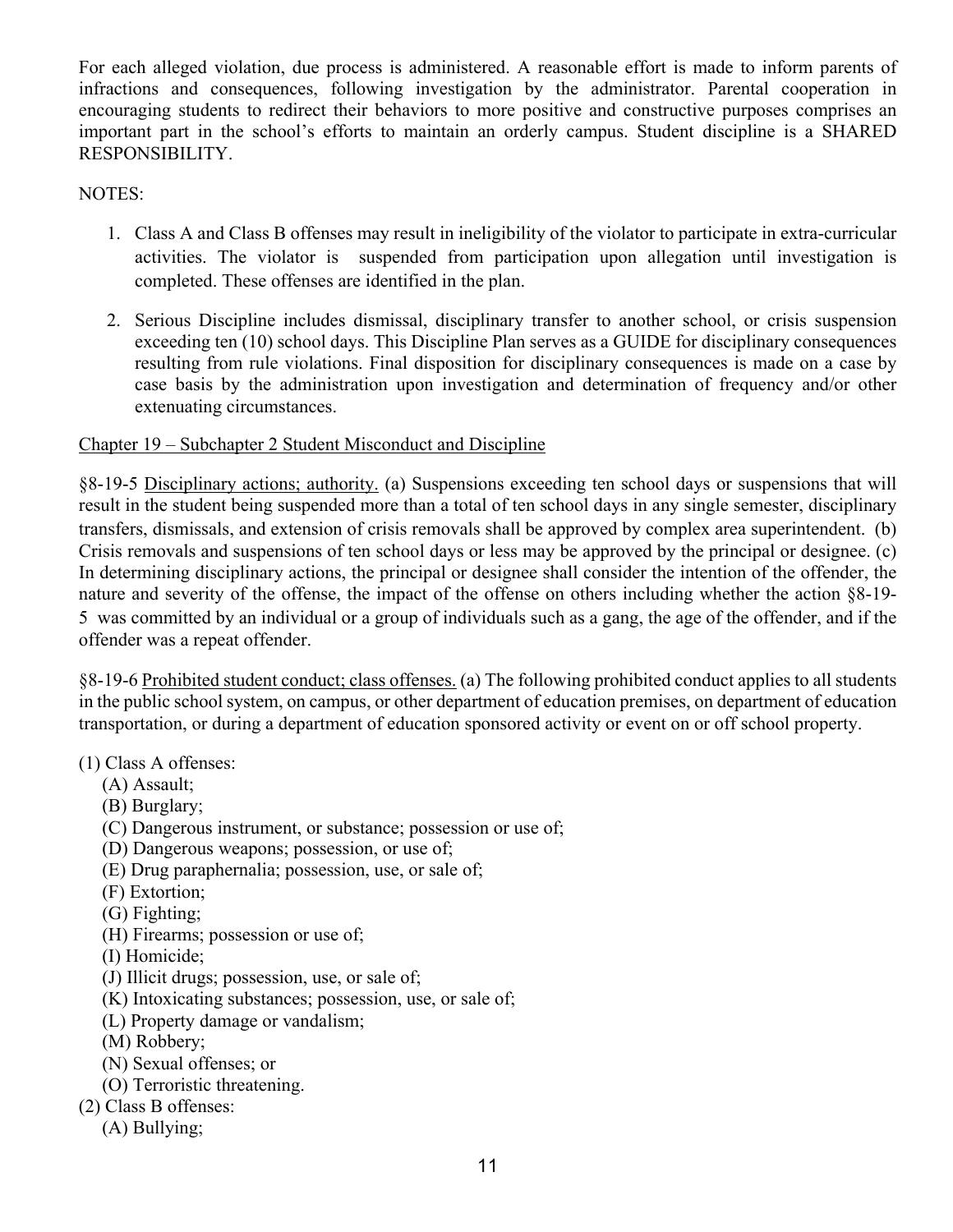(B) Cyberbullying;

- (C) Disorderly conduct;
- (D) False alarm;
- (E) Forgery;
- (F) Gambling;
- (G) Harassment;
- (H) Hazing;
- (I) Inappropriate or questionable uses, or both of internet materials or equipment, or both;
- (J) Theft; or
- (K) Trespassing.
- (3) Class C offenses:
	- (A) Abusive language;
	- (B) Class cutting;
	- (C) Insubordination;
	- (D) Laser pen/laser pointer; possession or use of;
	- (E) Leaving campus without consent;
	- (F) Smoking or use of tobacco substances; or
	- (G) Truancy.
- (4) Class D offenses:
	- (A) Contraband; possession or use of;
	- (B) Minor problem behaviors; or
	- (C) Other school rules.

Disciplinary action options may include the following:

- (1) Correction and conference with student;
- (2) Detention;
- (3) Crisis removal;
- (4) Individualized instruction related to student's problem behaviors;
- (5) In-school suspension;
- (6) Interim alternate education setting;
- (7) Loss of privileges;
- (8) Parent conferences;
- (9) Time in office;
- (10) Suspension of one to ten school days;
- (11) Suspension of eleven or more school days;
- (12) Saturday school;
- (13) Disciplinary transfer;
- (14) Referral to alternative education programs;
- (15) Dismissal; or
- (16) Restitution.

#### **DRESS CODE**

Administration may contact parents if attire is determined to be inappropriate for school.

Students must wear clothing including both a shirt with pants or skirt, or the equivalent (for example dresses, leggings, or shorts) and footwear. Students shall wear clothing that:

- 1. does not expose private parts,
- 2. promotes positivity (images, beliefs and school pride),
- 3. is comfortable and constant readjustments or tugging are unnecessary,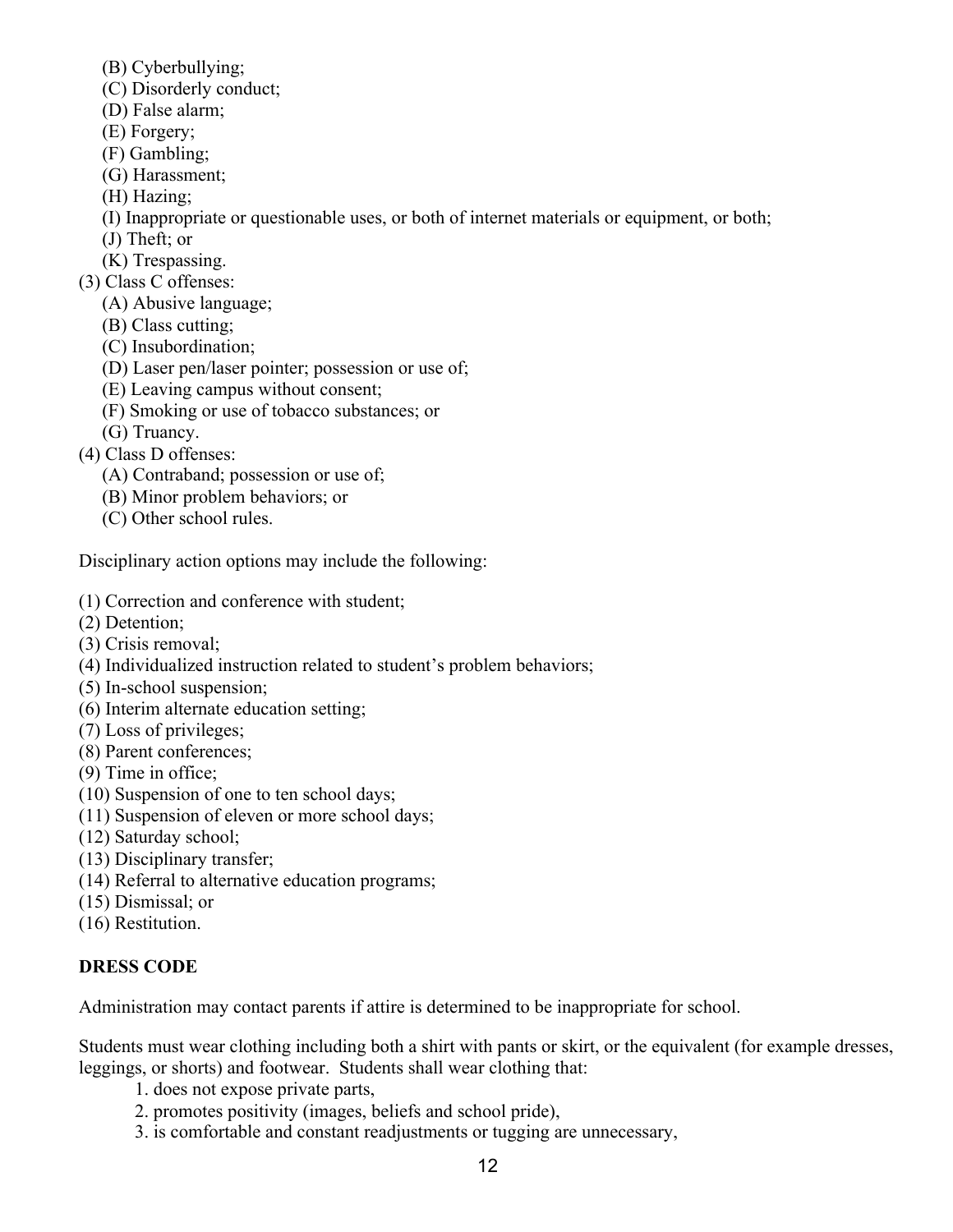4. and is suitable for all scheduled classroom activities including physical education, science labs, wood shop, and other activities. NOTE: Specialized courses may require specialized attire, such as uniforms or safety gear.

Also, as an Intellectually Safe school, any attire or accessories that promote or display hatred or intolerance of others, violence, profanity, and illegal substances and activities will not be acceptable.

#### **ELEVATORS**

Students who require special accommodations may access elevators. Keys may be requested in the school administration office.

#### **FOOD SERVICE**

First regular school breakfast is \$1.20, second and subsequent breakfast is \$2.40.

First regular school lunch is \$2.75, second and subsequent lunch is \$5.50.

Free/Reduced Meals: Students from families whose income falls within specific brackets may qualify for free or reduced meals. Copies of income eligibility guidelines and application forms are available at the administration office or online at www.ezmealapp.com.

Students use their school ID card to purchase meals in the cafeteria and may load money onto their meal account at the Bookkeeping office during non-class time. Families may also use the online system at www.ezschoolpay.com to add/manage their child's account, please note there is a fee for this service.

*\*\*\*Prices are subject to change and are determined by the Department of Education.*

#### **GEOGRAPHIC EXCEPTIONS AND RESIDENTIAL CHANGES**

All geographic exceptions to Kailua High School are based on Chapter 13 of the Department of Education Regulations. Information can be obtained from the administration office. Any of the following is considered an "illegal enrollment."

- Any student without an approved Geographic Exception whose parent or legal guardian is living outside the Kailua High School district.
- Any student without an approved Geographic Exception living with relatives, friends or independently in the Kailua High School district and whose parent or legal guardian lives outside the Kailua High School district.

Any student who gives an incorrect address for his legal residence.

Students whose legal residence is changed to another school district must immediately request a GE to remain at Kailua High School.

#### **GRADING SYSTEM**

#### Report Cards and Mid-Term Progress Reports

Reports of academic progress are made eight (8) times a year at the mid-term and end of every quarter to keep parents informed. Letter grades are given for academic progress**.** Kailua High School uses Infinite Campus, an online web based grading and attendance record system, to allow students and parents to review student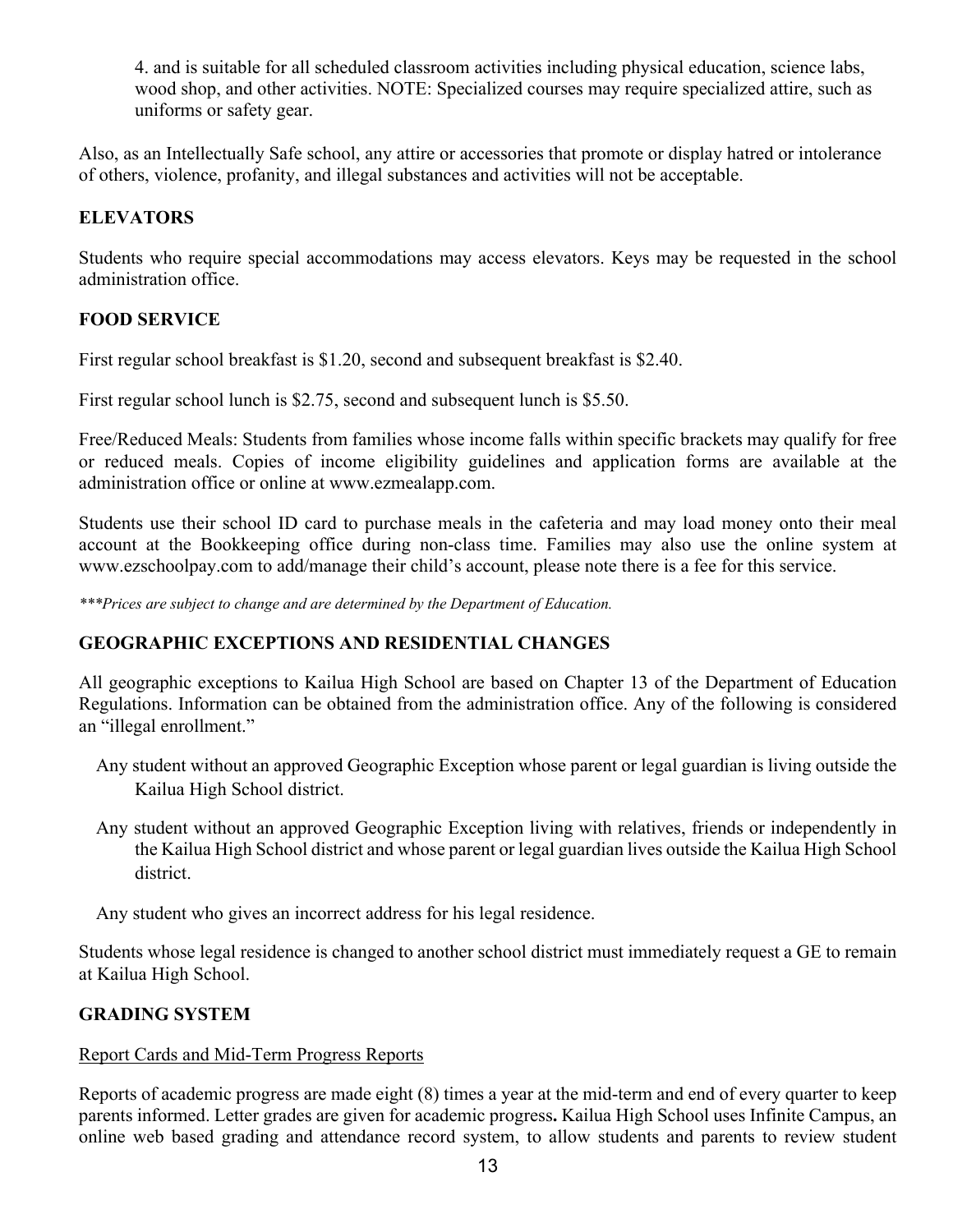learning progress. Students and parents can use their specific logins and passwords to access Infinite Campus to see how students are progressing at any point of the quarter, semester, or year. Report Cards and Mid-Term Progress Reports are available on the Infinite Campus Parent Portal. The final report card of the year will be printed and mailed home to the address on record after grades have been recorded and verified.

#### Cumulative Grade Point Average (GPA)

Semester marks for semester courses and year marks for year courses will be used to determine cumulative GPA. The computer is programmed to use the final mark for the given course to determine cumulative GPA.

For summer school courses or courses taken off campus, the semester mark for semester courses and year mark for year courses will be used to calculate cumulative GPA. In the event that a course is repeated, the higher grade will be used to calculate the cumulative GPA. Credit will be counted once only.

#### **HEALTH REQUIREMENTS**

The Hawaii School Attendance Law requires all students to meet examination and immunization requirements before they may attend any public or private school in the state.

#### TB Clearance

- 1. Must be completed within one year before first entrance into school in Hawaii
- 2. The tuberculin test (Mantoux) must be performed by a U. S. licensed Medical Doctor (MD), Doctor of Osteopathy (DO), Advanced Practice Registered Nurse (APRN), Physician's Assistant (PA), or the Hawaii Department of Health**. (Reading must be in millimeters).**
- 3. With readings of 10x10mm a CHEST X-RAY IS NEED. Free x-ray or TB Mantoux testing is given daily Lanakila Health Center 1700 Lanakila Avenue Honolulu, HI 96817 Telephone 831-5731

#### Physical Examination

- 1. Must be completed within one year before first entrance into school in Hawaii (preschool to K to 12).
- 2. Must be performed by a U. S. licensed MD, DO, APRN, PA.

#### **Immunizations**

- 1. Immunizations required for school attendance:
	- a. DtaP / DPT / Td (diphtheria/tetanus/pertussis)
	- b. Polio / OPV / IPV
	- c. Hepatitis B / HEP B
	- d. MMR (measles, mumps, rubella)
	- e. Varicella (chickenpox) or a documented history of varicella (chicken pox), signed by a U. S. licensed MD, Do, APRM, PA, may be substituted for the varicella vaccine requirement.

Requirement by the first day of school - New Enrollees to Kailua High School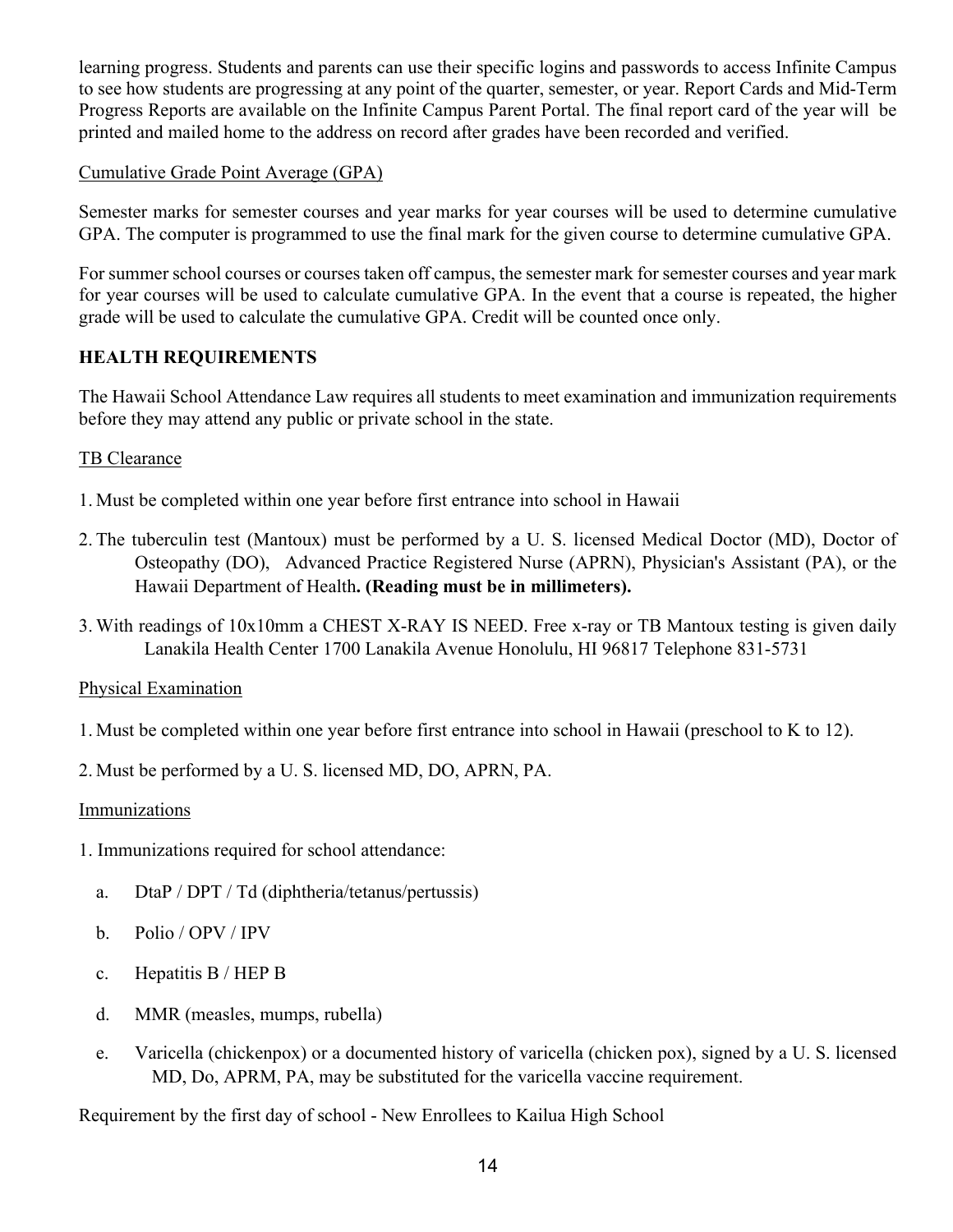- 1.Results of TB examination, completed within one year before school entrance.
- 2. A completed health record form to prove that a physical examination was performed within one year before school entrance, and that all immunization requirements have been met. OR
- 3. A signed statement or appointment slip from your doctor to prove that your child has a physical examination scheduled and/or has begun the vaccination series and is waiting for the next dose in the series.

#### Health Requirements for Athletes

All students participating in intramural and/or inter-school athletic (O.I.A.) programs are required to have physical examinations annually and athletic participation clearance. Forms may be obtained from the Administration Office or Athletic Training Room.

#### **IDENTIFICATION CARDS**

Students are required to have I.D. cards on campus. I.D. cards will be issued with student's name, and picture. Lost I.D cards may be replaced by paying a \$5.00 replacement cost. I.D. cards are also used for the computerized meal payment program, to use computers in the labs, and check out library materials.

#### **LIBRARY**

Hours

• Monday-Friday: 8:00 am to 3:00 pm

#### How to Borrow

- 1) Student ID required.
- 2) Circulation period is three weeks. There are no fines, but you will be restricted from borrowing library materials and participating in extracurricular activities until your materials are returned.
- 3) All materials may be borrowed except for reference books and magazines.

#### Computer Lab Policies (Library & CCC)

- 1. A school ID and a current signed TRUF form is required for computer use
- 2. Students may print up to 5 pages from the computers for school related assignments
- 3. The Library and CCC are places for study and research, thus appropriate behavior is expected at all times
- 4. No emailing, chatting, playing video games, or listening to music (except for school related use)
- 5. Food, drinks and gum are not allowed by the computers
- 6. All Chapter 19 and school rules apply

#### **MCKINNEY-VENTO HOMELESS EDUCATION ASSISTANCE ACT**

If your family lives in any of the following situations:

- 1. In a shelter, motel, vehicle, or campground
- 2. On the street
- 3. In an abandoned building, trailer, or other inadequate accommodations, or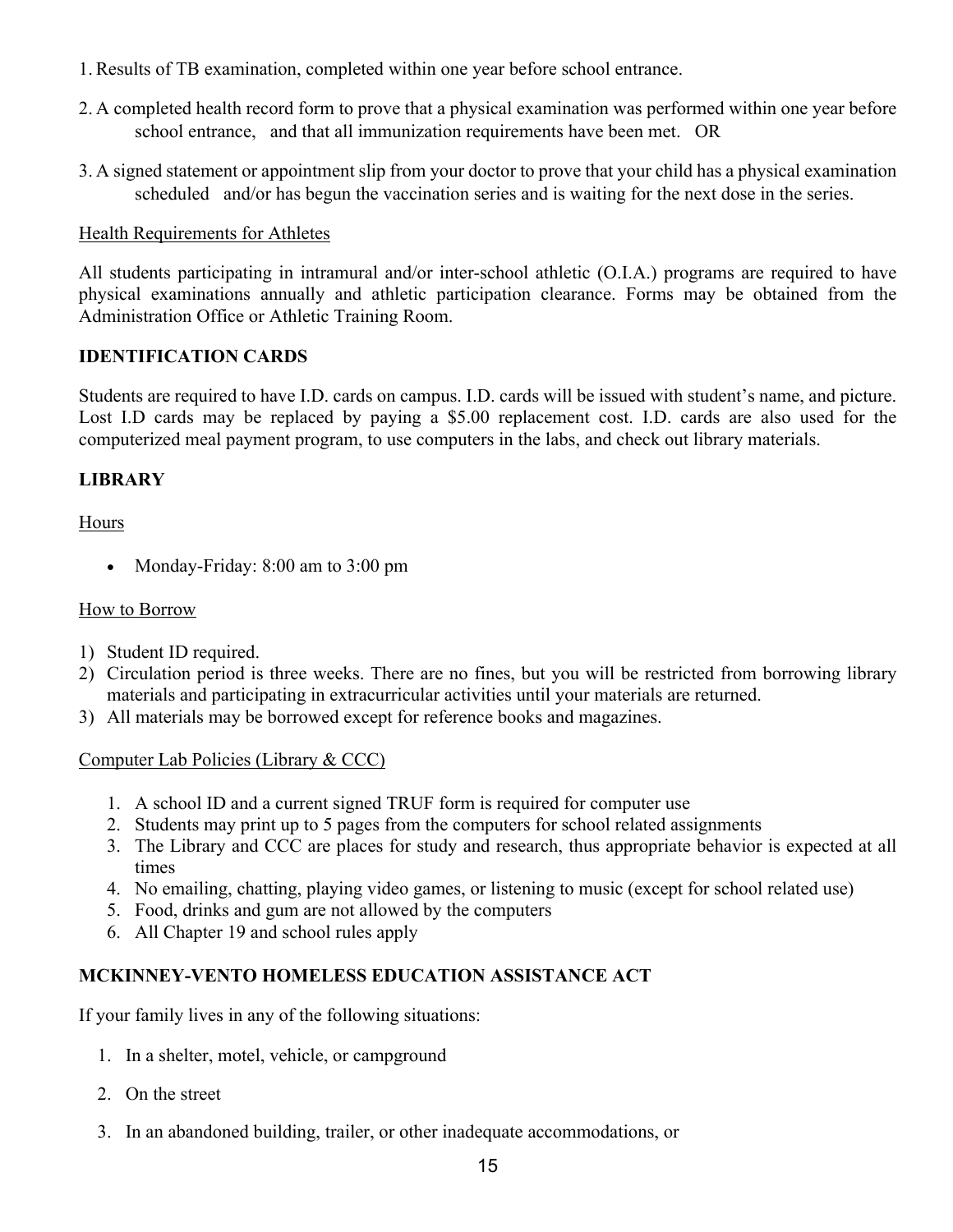4. Doubled up with friends or relatives because you cannot find or afford housing

Then you have certain rights under the McKinney-Vento Homeless Education Assistance Act. Please see a vice-principal in the administration office, if any of the situations above applies to your family.

#### **NEWSLETTER**

The Surfline, Kailua High School's newsletter, is where school events and other school-related activities are advertised and described. The newsletter is available our school's website: www.kailuahighschool.com.

#### **NO LOITERING AREAS**

Students are prohibited from lingering in the following areas at all times:

- 1. Stairwells and stairways
- 2. Areas outside rest rooms
- 3. Rest rooms
- 4. Student parking lot
- 5. Portable rest rooms and stairs

#### **NONDISCRIMINATION RIGHTS OF STUDENTS AND CIVIL RIGHTS COMPLAINT PROCEDURE**

Public school students shall not be excluded from participation in, denied the benefits of, or be subjected to discrimination because of the student's race, color, national origin, sex, religion, or handicap condition in any program or activity of the Department of Education.

If a student feels s/he has been discriminated against in one of the department's educational programs or activities, s/he is encouraged to bring the matter to the attention of the school principal for discussion and resolution. If the matter cannot be resolved at this level s/he is encouraged to make full use of the Department of Education's Civil Rights Complaint Procedure for Students and file a written complaint with the district superintendent. The complaint form is available at the district superintendent's office. Upon receiving the discrimination complaint, a District Complaint Board will hear and decide on the merits of the complaint in a prompt and fair manner. To obtain a copy of the Civil Rights Complaint Procedure for Students, a copy may be requested from the principal.

#### **OFF-LIMITS AREAS**

To ensure the safety and well-being of all students, the following areas have been established as off-limits:

- 1. All parking lots except when arriving or departing (Whether coming or going, exit the parking lot promptly; students may not loiter in parking lots at any time.) Students may not go to the parking lot at any time during the school day.
- 2. Football, Baseball, or Softball fields.
- 3. All undeveloped areas on the school grounds.
- 4. All Enchanted Lakes side stairwells.
- 5. All second floor areas during wiki and lunch unless meeting with a teacher.
- 6. All construction areas (anywhere construction is taking place)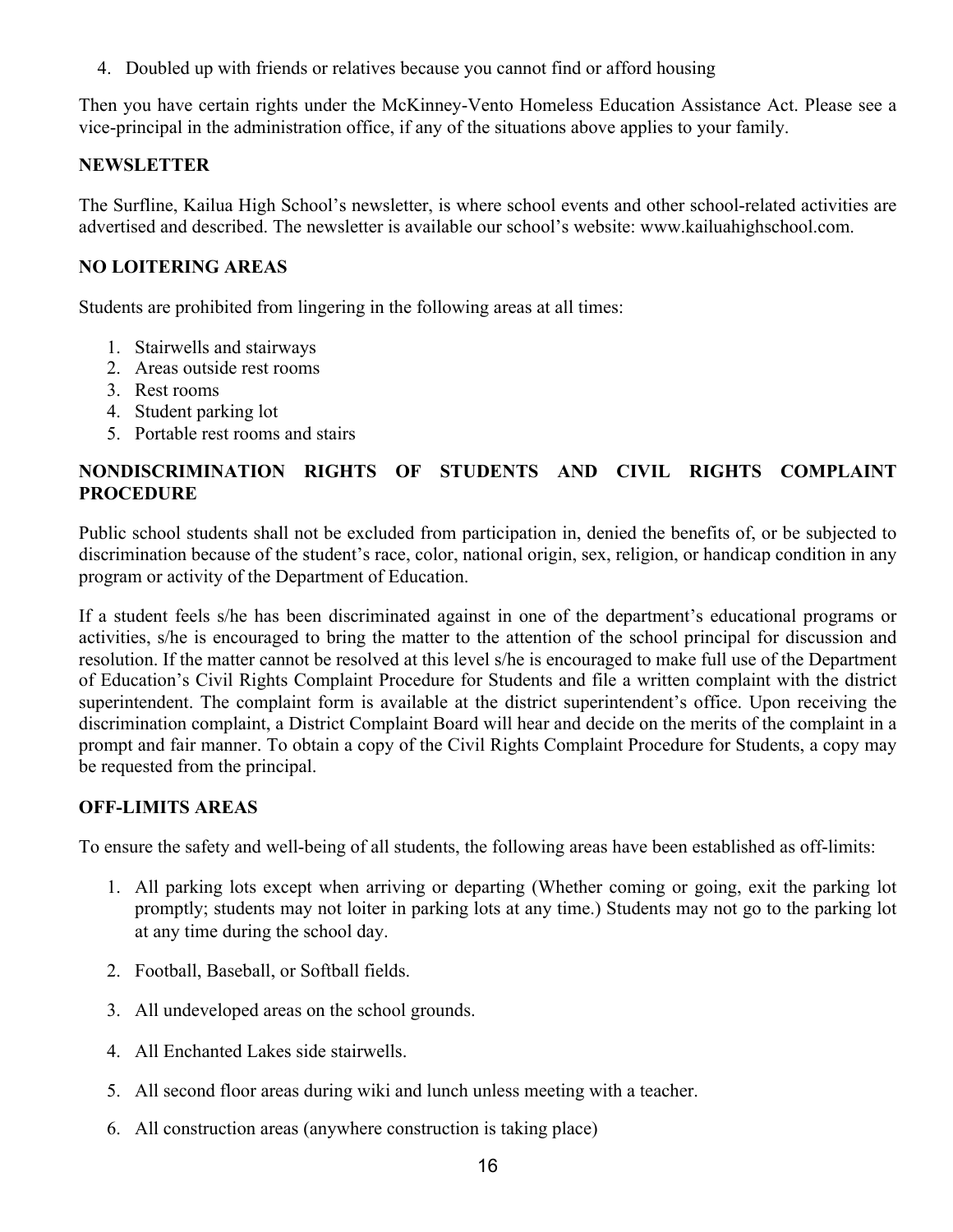#### **PART-TIME STATUS AND EARLY GRAD STATUS**

Part-Time status by application will be granted only to those students who have part time jobs or who attend institutions of higher learning (at least one course). The Part-Time Status card must be submitted with required documentation with parent/guardian and student signatures to the counselor up until the end of the third quarter, requests will not be considered for the fourth quarter. If the conditions of the Part-Time status change, the parent must notify the counselor of that change and return the student to school full-time.

Early Grad Status by application will be granted only to those Seniors  $(12<sup>th</sup>$  graders) who have full time jobs or who attend institutions of higher learning (full time course load, four courses). The Unusual Grad Form and Early Grad Status card must be submitted with required documentation with parent/guardian and student signatures to the counselor by the first instructional day of second semester. The student will be responsible for seeking out information regarding graduation requirements (i.e. graduation song practices, mandatory practices, etc.). Students on Early Grad status forfeit their option to participate in extra curricular activities (i.e. athletics, band, leadership, and purchasing prom bids, however they may attend prom as a guest only, etc.).

#### **PASSES**

If a student leaves the classroom for any reason, s/he must have a pass issued by his/her teacher. Otherwise, s/he will be considered loitering on campus and will be subject to disciplinary action. Students are not permitted to loiter when classes are in session.

#### On-Campus Pass

An on-campus pass must be obtained from the student's teacher or other authorized staff member to:

- 1. Go to the administration office
- 2. To receive counseling services
- 3. Use the restroom
- 4. Visit the library
- 5. To go to the health room

#### Off-Campus Pass

Students are not permitted to leave the school grounds during the school day without an official State Student Pass. This pass is issued upon written request or telephone call from the student's parent(s) or guardian or upon approval of office personnel. Passes may be secured from:

- A. Health Aide for illness or injury
- B. Administration office staff for doctor and other scheduled appointments or emergencies. Upon returning to school, students report to the Registrar's Office to turn in their doctor's or absence note**.**

#### *Students are not permitted to leave campus for recess or lunch.*

#### **PERSONAL BELONGINGS**

Personal belongings including valuables must be with the person at all times. In the event of loss or theft of these items, the school will not be held responsible. Items may include but not limited to cellphone, laptop, tablets, other electronics, jewelry, and expensive bags/purses.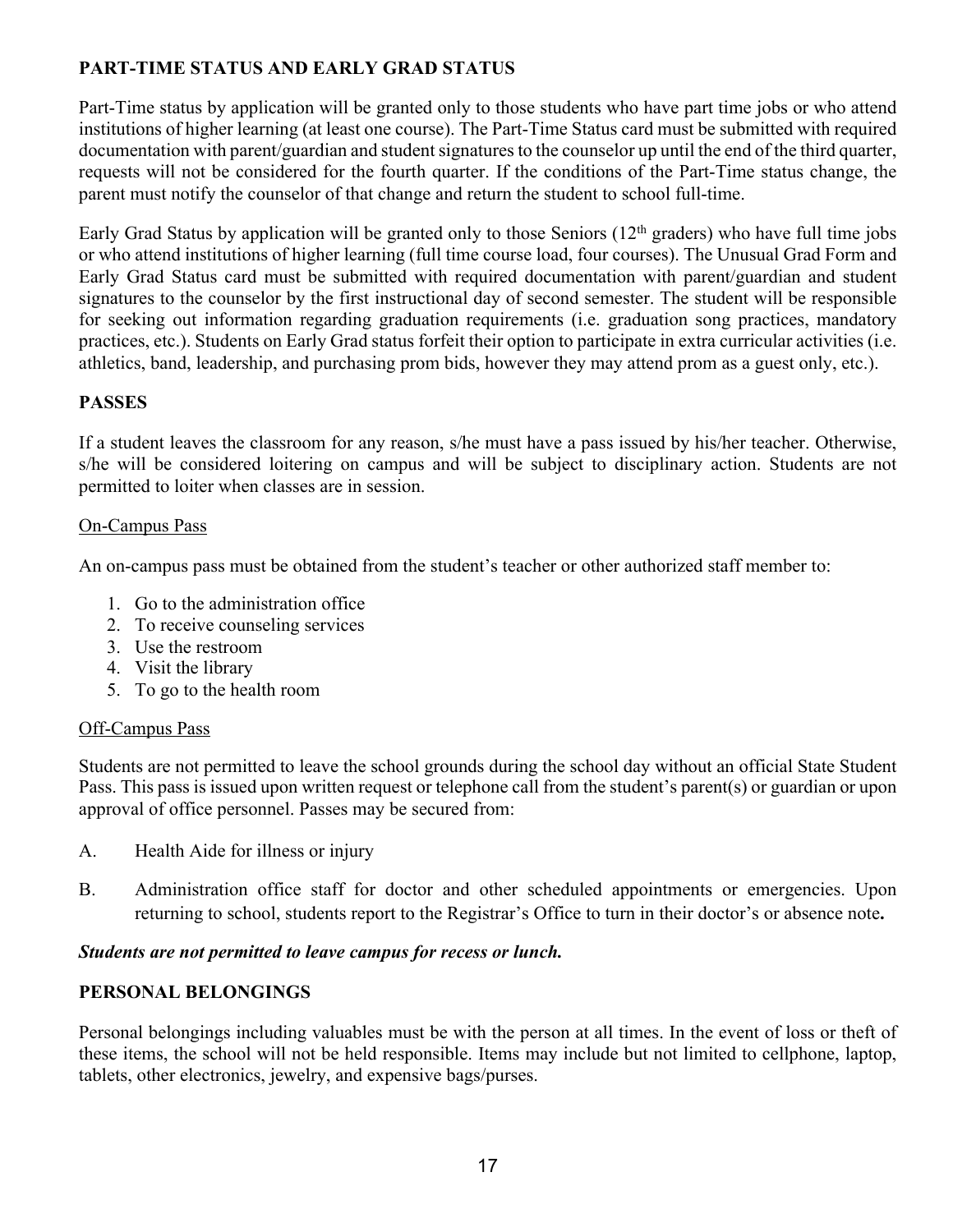#### **PROHIBITED BEHAVIOR AND ITEMS**

Students are expected to obey all Hawaii State Laws and DOE Rules. Therefore, the following are prohibited: smoking, gambling, possession and/or use of marijuana, alcohol, or any other illegal substance, assault, disorderly conduct, etc. CHAPTER 19 DOE policies and procedures are followed in disciplining students. The following are not to be brought to school and will be confiscated:

- 1. Any form of tobacco, drugs and alcohol (including but not limited to items used for vaping or esmoking).
- 2. Any medication not in the original pharmaceutically dispensed and properly labeled container.
- 3. Any form of material and/or items that may be use in a dangerous manner (i.e., weapons, lighters, matches, fireworks, laser pens/pointers, etc.)
- 4. Any materials used for gambling (e.g., dice, playing cards, etc.)
- 5. Skates or skateboards.

In addition, the following are not be brought to school:

- 1. Animals
- 2. Young children

#### **RELEASE TO ANOTHER SCHOOL**

Any student withdrawing from Kailua High School MUST inform the registrar at least three (3) days prior to the date of departure so that a release form can be processed in time. The Permission to Release Student form must be completed, signed by the parent/guardian and returned to the Registrar before a clearance form is issued to the student. This Clearance Form must be signed by each of the student's teachers as well as other program administrators. All books must be returned and financial obligations must be met BEFORE the Release Card is given. Teachers must write in the withdrawal and/or appropriate quarter marks, title, copy number and cost of outstanding books (and also attach a Financial Obligation Form) and sign the Clearance Form. Semester and year-end grades are given if applicable. An official transcript and all other records will be sent to the receiving school upon request.

#### **SCHOOL BUS SERVICE**

State school bus service is available to students living outside the one-mile radius of the school. School bus applications are available at the administration office or apply .

#### **SCHOOL FEES (POLICY 3240)**

Fees for non-instructional activities may be collected for the purpose provided by law, but not in excess of the authorized maximum for each subject as set forth in the Department's regulation. School fees are due and payable at the time of registration.

Student Activity Pass: This covers the basic or reduced admission charges to regular season football, basketball, and volleyball games. All season home and away games are free to the holder of the student activity pass. (This does not include play-off games.)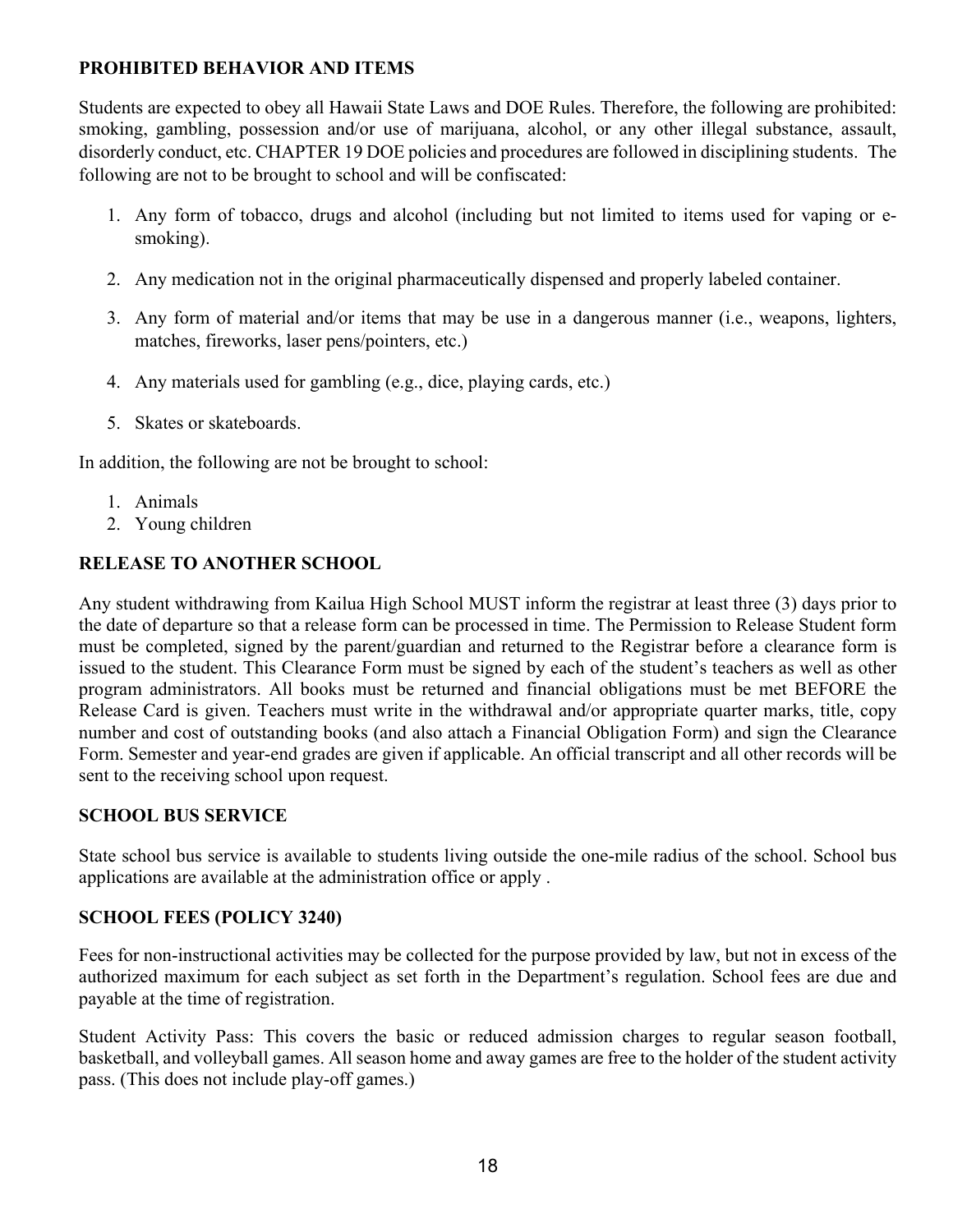#### Mandatory General Fees\*\* - All grade levels

| <b>Class Dues</b>                              | \$8.00  |
|------------------------------------------------|---------|
| <b>Student Government Dues</b>                 | \$10.00 |
| <b>Total</b>                                   | \$18.00 |
| Optional Items**                               |         |
| Publication Fee (Yearbook)                     | \$50.00 |
| <b>Student Activity Pass (Sports Activity)</b> | \$25.00 |

#### **STUDENT ACTIVITIES**

Student activities, as a planned program apart from the required and elective subjects, seek to provide curriculum enrichment and opportunity for individual development. Through student activities, the school provides the student with another channel, beyond the classroom, through which the student may satisfy his/her individual needs, and interests and move toward self-realization.

Students may participate in the Student Association, grade level classes and/or various clubs. Activities that are planned by the Student Association are varied to meet the interests of as many members of the student body as possible. Therefore, these activities range from Homecoming, welcoming new students, competitions, elections, spirit and rally, lunchtime activities, assemblies, spirit week activities, civic service, and campus beautification projects, etc. Activities planned by the classes are generally directed towards members of their class.

For a current list of all clubs offered at Kailua High School please visit the Student Activities Classroom in F-20/21 or online at www.kailuahighschool.com

#### **STUDENT BILL OF RIGHTS AND RESPONSIBILITIES**

The primary function of schools is to nurture the educative process of students and to equip them constructively to meet the challenges of the future.

If we, the students of the State of Hawaii, are to become citizens trained in the democratic process, we should be provided full opportunity to inquire, to question, and to exchange ideas. Our rights and responsibilities, then, are analogous to those of an adult citizen.

#### Constitutional Rights

All students shall enjoy the rights guaranteed by the Constitution of the United States. Students shall be governed by all laws and ordinances of the State of Hawaii and the County of residence.

Moreover, the students shall respect all rules, policies, and regulations of the Department of Education and of their respective schools.

#### Academic Responsibilities

Students shall have the responsibility to learn, and to respect the rights of others to learn. Students shall also respect the rights of others to teach.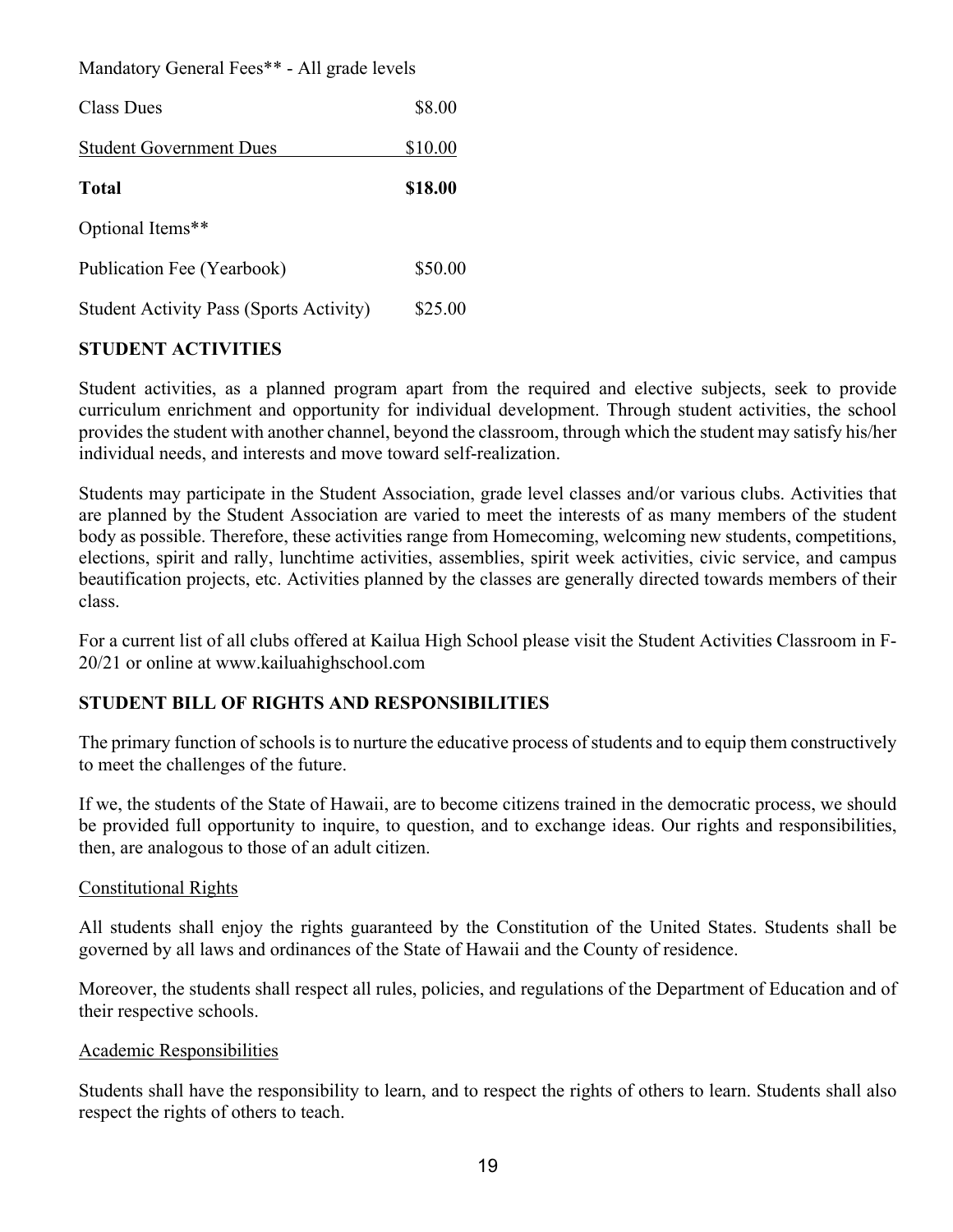#### Freedom of Expression and Communication

Students shall have the right to express publicly, and to hear various points of view on subjects without fear of reprisal or penalty. However, students recognized the rights of others and the limitations imposed by the laws of libel, slander, obscenity and incitement to riot.

#### Involvement of Students in the Decision-Making Process

Students shall have the right to be involved in the decision-making process that affects the educational system.

#### Freedom of Assembly and Right to Petition

Students shall have the right to assemble peaceably. Students shall have the right to "petition the government" for redress of grievances.

#### Freedom of Association

Students shall have the right to organize clubs or associations within the school as provided in the SCHOOL CODE.

#### Student Discipline

Students have the right to due process.

#### **Right to Privacy**

Students have the right to privacy as provided in the Hawaii State Constitution, Article I, Section 5.

#### Instruction and Administration

Students have the right to be concerned about teachers selected to instruct them and administrators who supervise the school and educational system they attend.

To this end, we should be given an opportunity to express our opinions concerning the instruction we receive from teachers and the administration of Hawaii's public school recognizing that the evaluation of teachers and administrators rests with the appropriate supervisor established by collective bargaining contracts, the policies and regulation of the Department of Education, and the laws of the State of Hawaii.

#### **STUDENTS DRIVING TO SCHOOL**

Students shall abide by the school's rules when driving their cars to school. Students who do not exercise caution and endanger the safety and welfare of others will be excluded from parking their cars on the school campus without exception. Parking on the school campus is a privilege. Police shall be called to assist with persistent problems.

- 1. Students' cars must be identified with an official parking permit sticker. Cars shall park in the student parking lot at their own risk. See Parking Policies for further information.
- 2. All faculty and staff, official school visitors, and handicapped students (only) will be allowed to park in the faculty lot, provided cars are identified with an official parking permit sticker or pass.
- 3. Cars must be parked within marked parking stalls. Parking is not permitted along any curb. Student cars parked in "unauthorized" areas will be towed away at the owner's expense.
- 4. The ONE WAY traffic pattern must be followed.